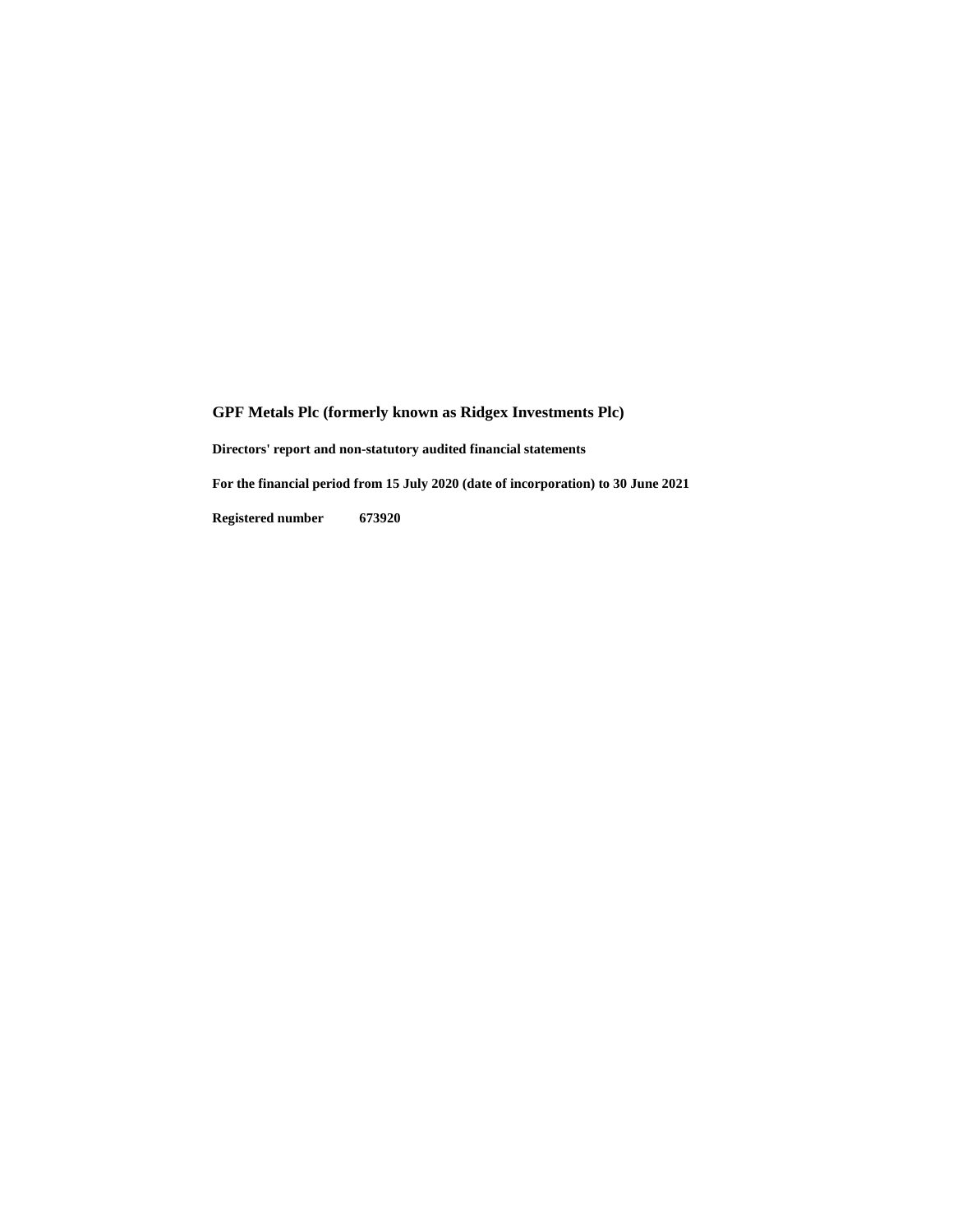| <b>Contents</b>                       |              |
|---------------------------------------|--------------|
|                                       | Page (s)     |
| Directors and other information       | $\mathbf{1}$ |
| Directors report                      | $2 - 4$      |
| Directors' responsibilities statement | 5            |
| Independent auditor's report          | $6 - 11$     |
| Statement of comprehensive income     | 12           |
| Statement of financial position       | 13           |
| Statement of changes in equity        | 14           |
| Statement of cash flows               | 15           |
| Notes to the financial statements     | $16 - 26$    |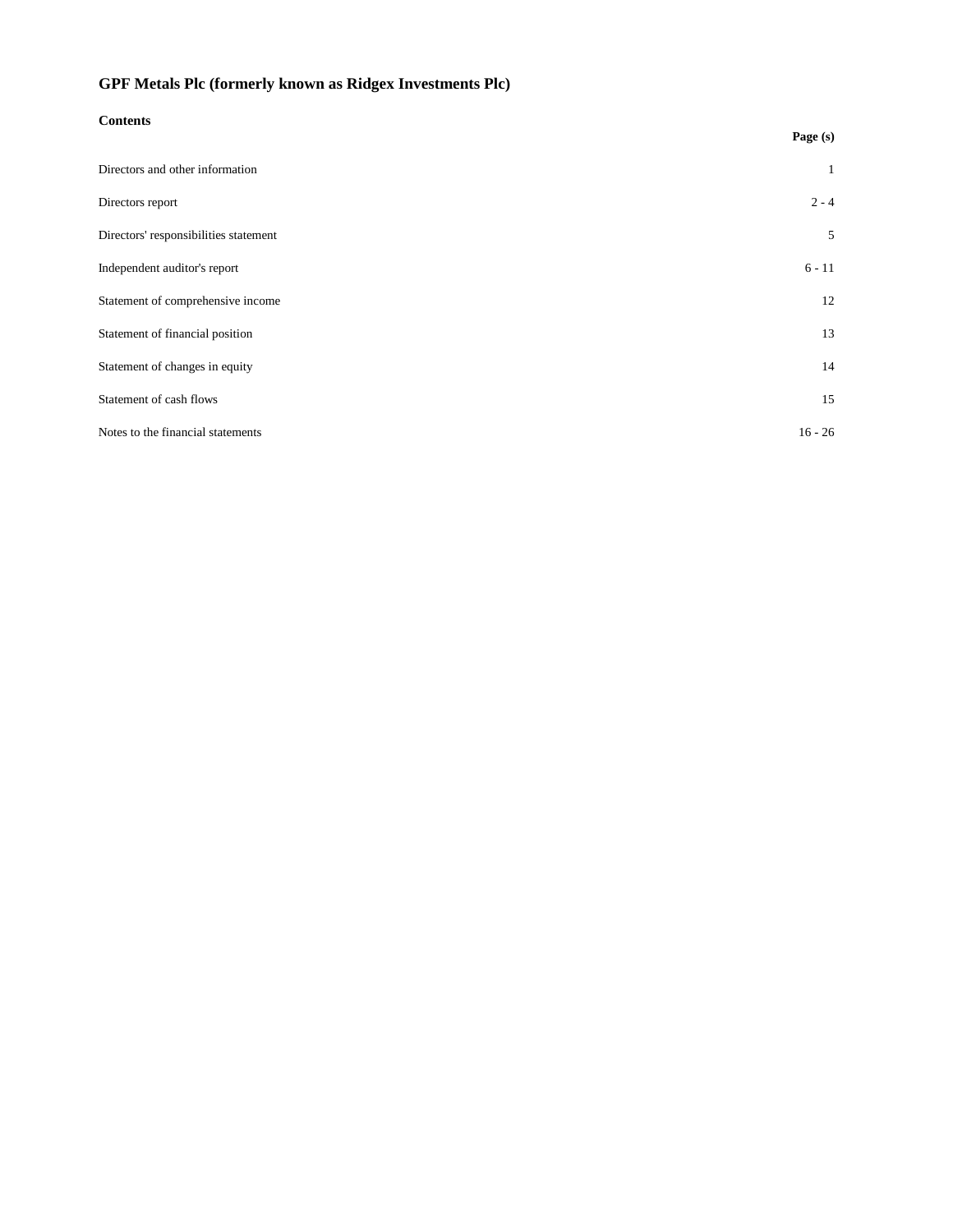## **Directors and other information**

| <b>Directors</b>                                           | Michael Carroll (Irish) (Appointed on 15 July 2020)<br>Rhys Owens (Irish) (Appointed on 15 July 2020)                                            |                                                                                            |                                                                                     |
|------------------------------------------------------------|--------------------------------------------------------------------------------------------------------------------------------------------------|--------------------------------------------------------------------------------------------|-------------------------------------------------------------------------------------|
| <b>Registered Office</b>                                   | 2nd Floor, Block 5<br>Irish Life Centre<br>Abbey Street Lower<br>Dublin 1<br>Ireland                                                             |                                                                                            |                                                                                     |
| <b>Company secretary</b>                                   | Apex IFS Limited<br>2nd Floor, Block 5<br><b>Irish Life Centre</b><br>Abbey Street Lower<br>Dublin 1<br>Ireland                                  |                                                                                            |                                                                                     |
| <b>Administrator</b>                                       | Apex Fund Services (Ireland) Limited<br>2nd Floor, Block 5<br><b>Irish Life Centre</b><br>Abbey Street Lower<br>Dublin 1<br>Ireland              |                                                                                            |                                                                                     |
| Arranger &<br><b>Metals Counterparty</b>                   | Global Palladium Fund, L.P.<br>Intertrust Corporate Services (Cayman) Limited<br>190 Elgin Avenue, George Town<br>Grand Cayman<br>Cayman Islands |                                                                                            |                                                                                     |
| <b>Trustee and Security Trustee</b>                        | Apex Corporate Trustees (UK) Limited<br>6th Floor, 125 Wood Street<br>London EC2V 7AN<br>United Kingdom                                          |                                                                                            |                                                                                     |
| <b>Account Bank &amp;</b><br><b>Principal Paying Agent</b> | The Bank of New York Mellon<br>London Branch<br>One Canada Square<br>London E14 5AL<br>United Kingdom                                            |                                                                                            |                                                                                     |
| Custodian                                                  | Atomyze AG (formerly Tokentrust Ltd.)<br>Baarerstrasse 22<br>6300 Zug<br>Switzerland                                                             |                                                                                            |                                                                                     |
| <b>Primary Sub-Custodians</b>                              | The Brink's Company<br><b>Bayberry Court</b><br>Richmond<br>Virginia 23226-8100<br><b>United States</b>                                          | <b>ICBC</b> Standard Bank plc<br>20 Gresham Street<br>London<br>EC2V 7JE<br>United Kingdom | Metaal Transport B.V.<br>Heijplaatweg 16<br>3089 JC<br>Rotterdam<br>The Netherlands |
| <b>Solicitor</b>                                           | Matheson<br>70 Sir John Rogerson's Quay<br>Dublin 2<br>Ireland                                                                                   |                                                                                            |                                                                                     |
| <b>Independent Auditor</b>                                 | <b>Grant Thornton</b><br>Chartered Accountants and Statutory Audit Firm<br>13-18 City Quay<br>Dublin 2<br><b>D02 ED70</b><br>Ireland             |                                                                                            |                                                                                     |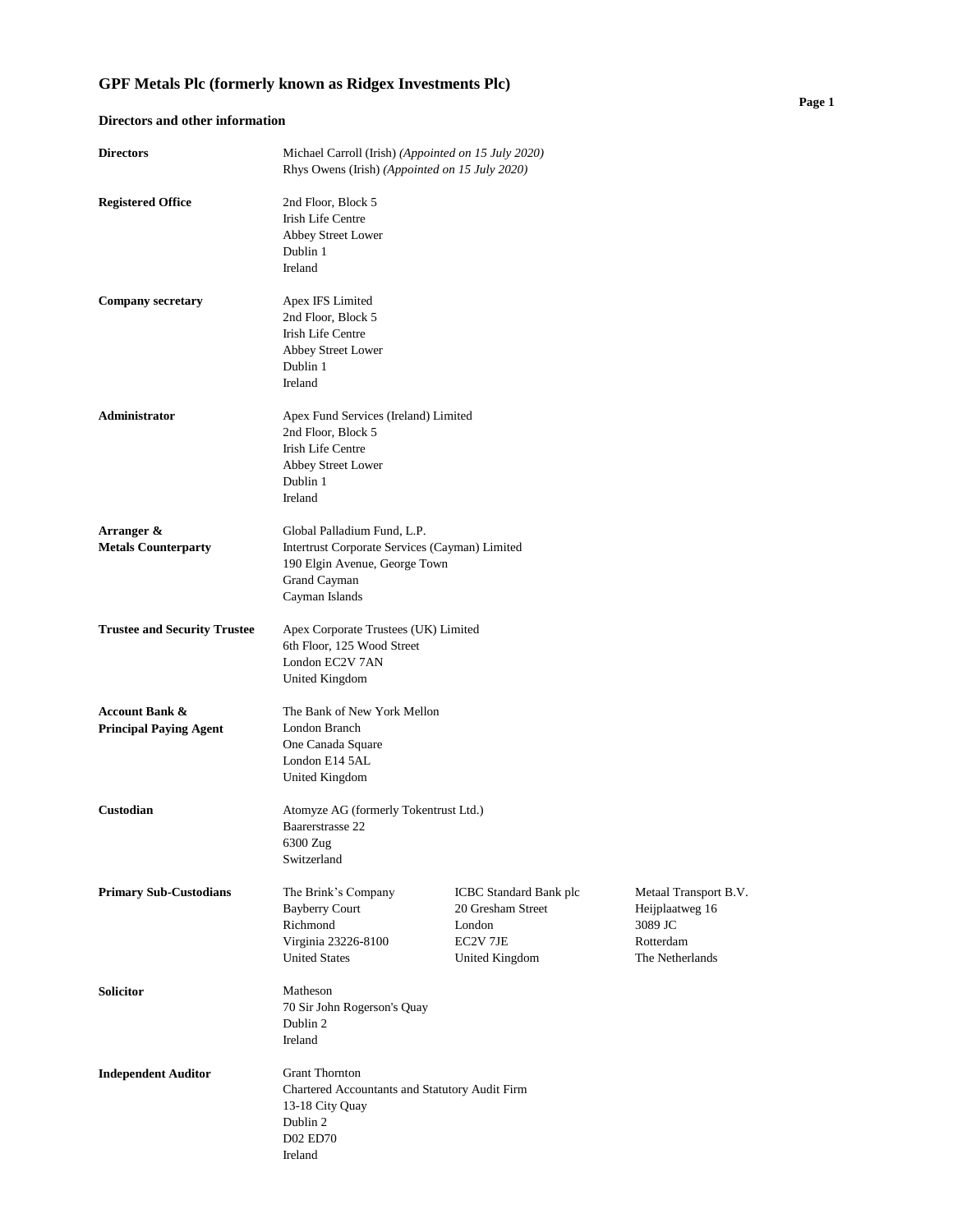#### **Directors report**

The directors (the "Directors") present their report and the non-statutory audited financial statements of GPF Metals plc (the "Company") for the financial period from 15 July 2020 (date of incorporation) to 30 June 2021. The Company falls within the Irish regime for the taxation of qualifying companies as set out in Section 110 of the Taxes Consolidation Act 1997 (as amended).

#### **Principal activities**

The Company is a public limited liability company, incorporated on 15 July 2020 under the name of Ridgex Investments Plc in Ireland under the Companies Act 2014 (the "Act"). The Company changed its name to GPF Metals Plc on 25 June 2021. The Company has been established for the purpose of issuing secured GPF Physical Metal ETC Securities (the "ETC securities"). The return on each Series of ETC securities is linked to the performance of one of gold, silver, platinum, palladium, copper or nickel.

The ETC securities will be issued under the GPF Physical Metal Securities Programme of the Company (the "Programme"). ETC securities are designed to track the price of individual metals (the "Physical Metals") and to provide investors with a return equivalent (before fees and expenses) to holding the Metal. The aggregate number of ETC securities that will be issued under the Programme will not at any time exceed 4,000,000,000, this being the Programme maximum number of ETC securities.

The Authorised Participants, in respect of each Series, are such entities which, from time to time, are party to an authorised participant agreement with the Company. The Authorised Participants are the only entities permitted to buy ETC securities directly from the Company or to request that the Company buy back ETC securities (other than in the case of ETC securities backed by Gold, in respect of which, subject to satisfaction of certain conditions, ETC Holders who are not Authorised Participants may submit Buy-Back Orders for settlement by Physical Metal delivery). Authorised Participants may also act as market makers by buying and selling ETC securities from and to investors on an over-the-counter basis or via a stock exchange. However, not all market makers need to be Authorised Participants.

The ETC securities will be backed by Metals - gold, silver, platinum and palladium which will be stored at the vault premises of a Primary Sub-Custodian or other Sub-Custodian and copper and nickel which are stored at the LME Approved Warehouse premises of a Primary Sub-Custodian or other Sub-Custodian. ETC security holders (the "ETC holders") will have the option to redeem their ETC securities against the delivery of a Metal equivalent to the Metal entitlement of the ETC securities (the "Metal Entitlement") being redeemed (less applicable fees).

As at 30 June 2021, all the Series in issue were listed on the London Stock Exchange, Borsa Italiana, SIX and Xetra except for GPF Physical Nickel ETC securities and GPF Physical Copper ETC securities which were listed only on the London Stock Exchange and Borsa Italiana.

#### **Key performance indicators**

During the financial period:

- the Company made a profit before tax of USD 1,003;
- the Company issued the following Series:
	- 849,000 Series 1 up to 1,400,000,000 USD GPF Physical Gold ETC securities;
	- 204,445 Series 1 up to 125,000,000 USD GPF Physical Silver ETC securities;
	- 486,400 Series 1 up to 125,000,000 USD GPF Physical Platinum ETC securities;
	- 239,600 Series 1 up to 50,000,000 USD GPF Physical Palladium ETC securities;
	- 429,692 Series 1 up to 100,000,000 USD GPF Physical Nickel ETC securities; and
	- 801,690 Series 1 up to 200,000,000 USD GPF Physical Copper ETC securities.
	- the Company's net fair value loss on Physical metals amounted to USD 1,456,467; and
- the Company's net fair value gain on financial liabilities designated at fair value through profit or loss amounted to USD 1,486,910.

#### As at 30 June 2021:

•

- the Company had the following Series in issue:
	- 849,000 Series 1 up to 1,400,000,000 USD GPF Physical Gold ETC securities;
	- 204,445 Series 1 up to 125,000,000 USD GPF Physical Silver ETC securities;
	- 486,400 Series 1 up to 125,000,000 USD GPF Physical Platinum ETC securities;
	- 239,600 Series 1 up to 50,000,000 USD GPF Physical Palladium ETC securities;
	- 429,692 Series 1 up to 100,000,000 USD GPF Physical Nickel ETC securities; and
	- 801,690 Series 1 up to 200,000,000 USD GPF Physical Copper ETC securities.
- the total financial liabilities designated at fair value through profit or loss amounted to USD 47,293,250;
- the net assets of the Company were USD 29,882; and
- the Physical Metals are included in note 9 to the financial statements.

#### **Significant events during the financial period**

The significant events that occurred during the financial period are those disclosed in this report.

With exception to the issuance of series as disclosed above and other events disclosed herein this report, there were no other significant events that occurred during the financial period under review.

#### **Future developments**

The Board of Directors (the "Board") expect the present level of activity to be sustained for the foreseeable future.

#### **Page 2**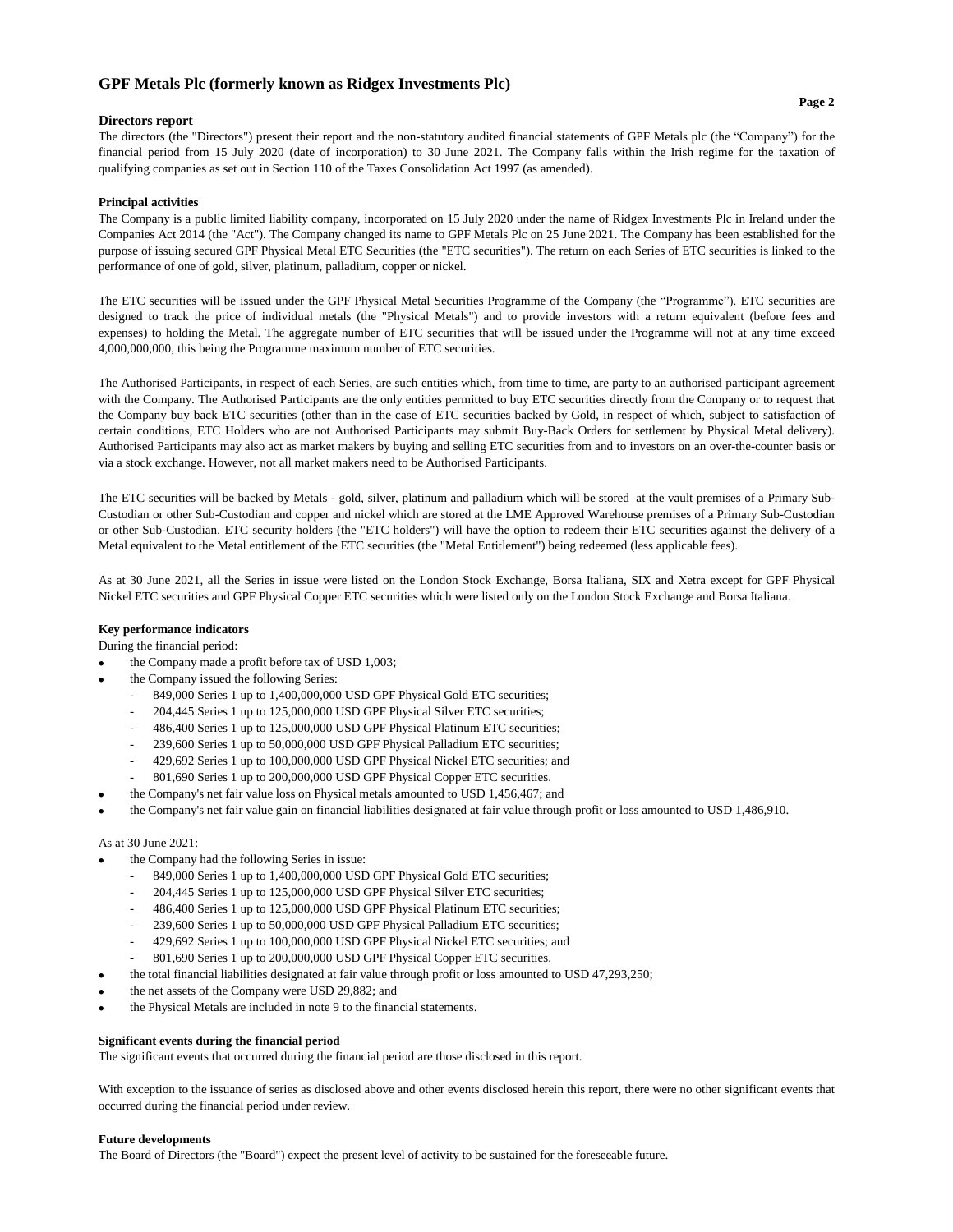#### **Directors report (continued)**

#### **Going concern**

The financial statements of the Company have been prepared on a going concern basis. The Company is able to meet all of its liabilities from its assets. The performance, marketability and risks of the Series are reviewed on a regular basis throughout the financial year. Therefore the Board believes that the Company will continue in operational existence for the foreseeable future and is financially sound. The Board is satisfied that, at the time of approving the financial statements, it is appropriate to adopt the going concern basis in preparing the financial statements of the Company.

#### **Results and dividends for the financial period**

The results for the financial period are set out on page 12. No dividends are recommended by the Directors for the financial period under review.

#### **Changes in Directors, secretary and registered office**

The Company was incorporated on 15 July 2020, with the following appointments:

- Michael Carroll was appointed as Director;
- Rhys Owens was appointed as Director;
- Apex IFS Limited was appointed as Company Secretary; and
- The registered office of the Company is at 2nd Floor, Block 5, Irish Life Centre, Abbey Street Lower, Dublin 1, Ireland.

There has been no other changes in Directors, secretary or registered office during and/or since the financial period.

#### **Directors, secretary and their interests**

None of the Directors or secretary who held office on 15 July 2020 and 30 June 2021 held any shares or debentures/ securities issued in the Company at that date, or during the financial period. Except for the Administration agreement entered into by the Company with Apex Fund Services (Ireland) Limited, there were no contracts of any significance in relation to the business of the Company in which the Directors had any interest at any time during the financial period. During the financial period, no fees were paid to the Directors for the services provided. Further information is set out in note 17 to the financial statements.

#### **Shares and shareholders**

The authorised share capital of the Company is EUR 25,000 which has been fully issued. The shares are held by Apex TSI Limited (the ''Share Trustee'') under the terms of a declaration of trust (the "Declaration of Trust") under which the Share Trustee hold the benefit of the shares on trust for charitable purposes. The Share Trustee has no beneficial interest in and derives no benefit from its holding of the shares. There are no other rights that pertain to the shares and the shareholders.

#### **Principal risk and uncertainties**

#### *Coronavirus disease (COVID-19)*

Since the beginning of the coronavirus outbreak in January 2020, the coronavirus has spread across the world, causing ongoing disruption to businesses and economic activity worldwide. Global markets have reacted sharply to this pandemic, with concerns regarding the economic impact this may have on a global scale. The extent of the impact to the financial performance of the underlying Physical Metals depends on future developments, including (i) the duration and spread of the outbreak, (ii) the restrictions, (iii) the effects on the financial markets, and (iv) the effects on the economy overall, all of which are highly uncertain and cannot be predicted. If the financial performance of the underlying Physical Metals is impacted because of these matters for an extended period, the investment results may be affected. The Board continues to monitor the impact on the Company's activities.

#### *United Kingdom exit from the European Union*

On 31 January 2020, the United Kingdom (the "UK") formally withdrew and ceased being a member of the European Union (the "EU"). Following this, the UK entered into a transition period which lasted for the remainder of 2020, during which period the UK was subject to applicable EU laws and regulations. The transition period expired on 31 December 2020, and EU law no longer applies in the UK. On 30 December 2020, the UK and the EU signed an EU-UK Trade and Cooperation Agreement ("UK/EU Trade Agreement"), which applies from 1 January 2021 and sets out the foundation of the economic and legal framework for trade between the UK and the EU. As the UK/EU Trade Agreement is a new legal framework, the implementation of the Agreement may result in uncertainty in its application and periods of volatility in both the UK and wider European markets throughout 2021 and beyond. The UK's exit from the EU is expected to result in additional trade costs and disruptions in this trading relationship. While the UK/EU Trade Agreement provides for the free trade of goods, it provides only general commitments on market access in services together with a "most favoured nation" provision which is subject to many exceptions. Furthermore, there is the possibility that either party may impose tariffs on trade in the future in the event that regulatory standards between the EU and the UK diverge. The terms of the future relationship may cause continued uncertainty in the global financial markets, and adversely affect the performance of the Company.

Volatility resulting from this uncertainty may mean that the returns of the Company's investments are adversely affected by market movements.

The Company is subject to other financial risks. These are outlined in note 18 to the financial statements.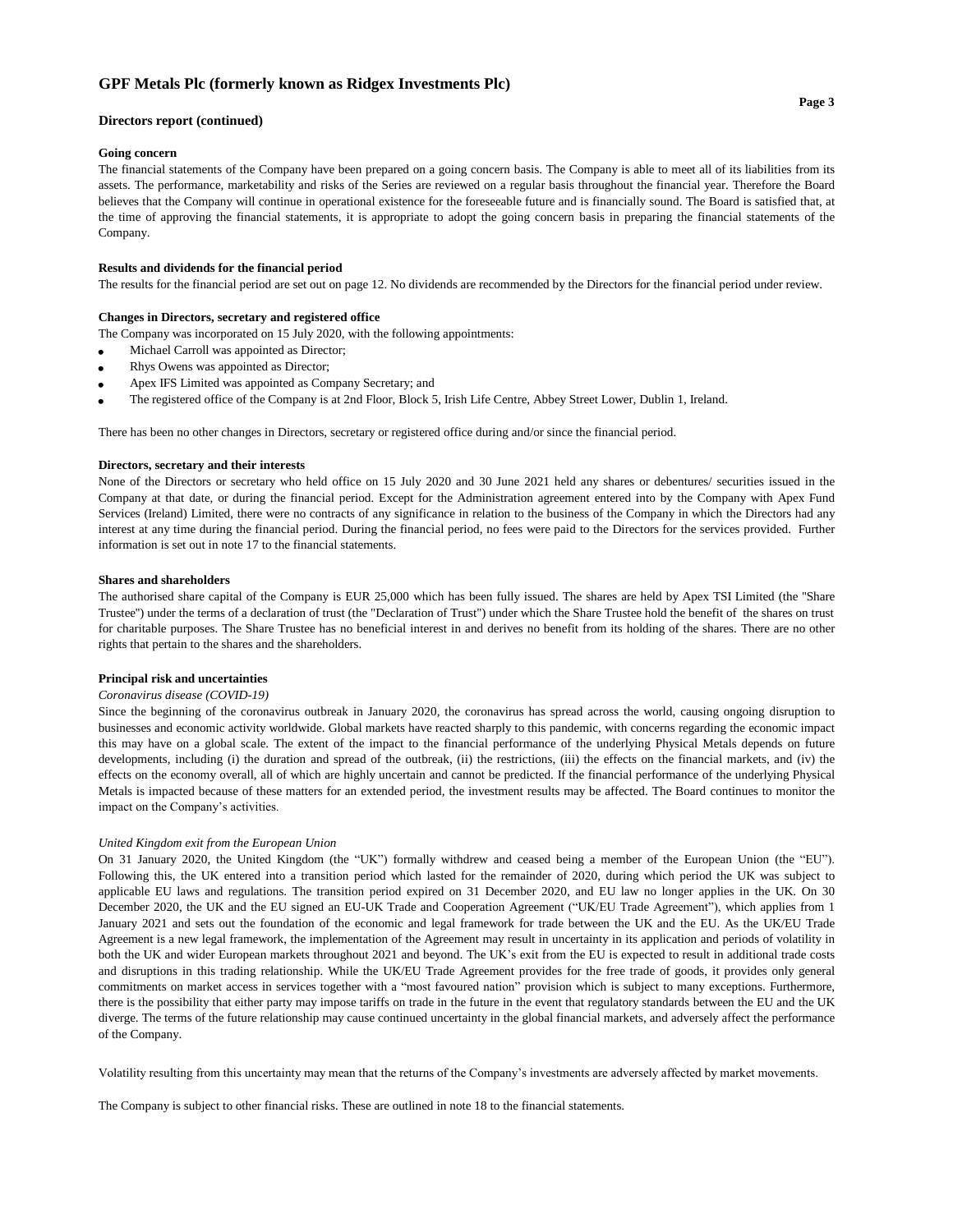#### Directors report (continued)

#### **Political donations**

The Electoral Act, 1997 (as amended by the Electoral Amendment Political Funding Act, 2012) requires companies to disclose all political donations over EUR 200 in aggregate made during a financial year. The Directors, on enquiry, have satisfied themselves that no such donations in excess of this amount have been made by the Company during the financial period to 30 June 2021.

#### **Accounting records**

The Directors are responsible for keeping adequate accounting records that are sufficient to correctly record and explain the transactions of the Company.

In this regard Apex Fund Services (Ireland) Limited, being the Administrator of the Company, and Apex IFS Limited, being the Company secretary, have been appointed for the purpose of maintaining adequate accounting records. Accordingly the accounting records are kept at 2nd Floor, Block 5, Irish Life Centre, Abbey Street Lower, Dublin 1, Ireland.

#### **Subsequent events**

All subsequent events are disclosed in note 20 to the financial statements.

#### **Research and development costs**

The Company did not incur any research and development costs during the financial period.

#### **Audit committee**

In accordance with Section 1551(11)(c) of the Companies Act 2014, if the sole business of the Public Interest Entity (PIE) Irish SPV relates to the issuing of asset backed securities, the PIE SPV is exempt from the requirement to establish an audit committee.

Given the contractual obligations of the Corporate Administrator and the limited recourse nature of the securities the Company may participate in, the Board has concluded that there is currently no need for the Company to have a separate audit committee in order for the Board to perform effective monitoring and oversight of the internal control and risk management systems of the Company in relation to the financial reporting process. Accordingly, the Company has availed itself of the exemption under Section 1551 of the Companies Act 2014.

#### Statement on relevant audit information

So far as the Directors are aware, each Director at the date of approval of this report and financial statements confirms that:

- there is no relevant audit information of which the Company's auditor are unaware; and
- as per section 330 of the Companies Act 2014, the Directors have taken all steps that they ought to have taken as a Director in order to make themselves aware of any relevant audit information and to establish that the Company's auditor are aware of this information.

#### **Independent auditor**

Grant Thornton, Chartered Accountants and Statutory Audit firm, were appointed as auditor on 19 November 2021.

#### Directors' compliance statement

The Directors confirm that:

- they acknowledge that they are responsible for securing the Company's compliance with its relevant obligations and have, to the best of their knowledge, complied with its relevant obligations as defined in section 225 of the Companies Act 2014;
- there is an adequate structure is in place, that in the Directors' opinion, is designed to secure material compliance with the Company's relevant obligations; and
- relevant arrangements and structures have been put in place that provide a reasonable assurance of compliance in all material respects by the Company with its relevant obligations, which arrangements and structures may, if the Directors so decide, include reliance on the advice of one or more than one person employed by the Company or retained by it under a contract for services, being a person who appears to the Directors to have the requisite knowledge and experience to advise the Company on compliance with its relevant obligations.

#### Responsibility statement in accordance with the Transparency Regulation

Each Director whose names and functions appear on page 1 confirm to the best of their knowledge:

- the financial statements, prepared in accordance with IFRS as issued by the IASB and as adopted by the EU, give a true and fair view of the assets, liabilities, financial position and profit or loss of the Company; and
- the Directors' report, which is incorporated into the directors' report, includes a fair review of the development and performance of the business and the position of the Company, together with a description of the principal risks and uncertainties that it faces.

On behalf of the Board

MUULLOCO

**Michael Carroll Director** 

Whilewith

**Rhys Owens Director**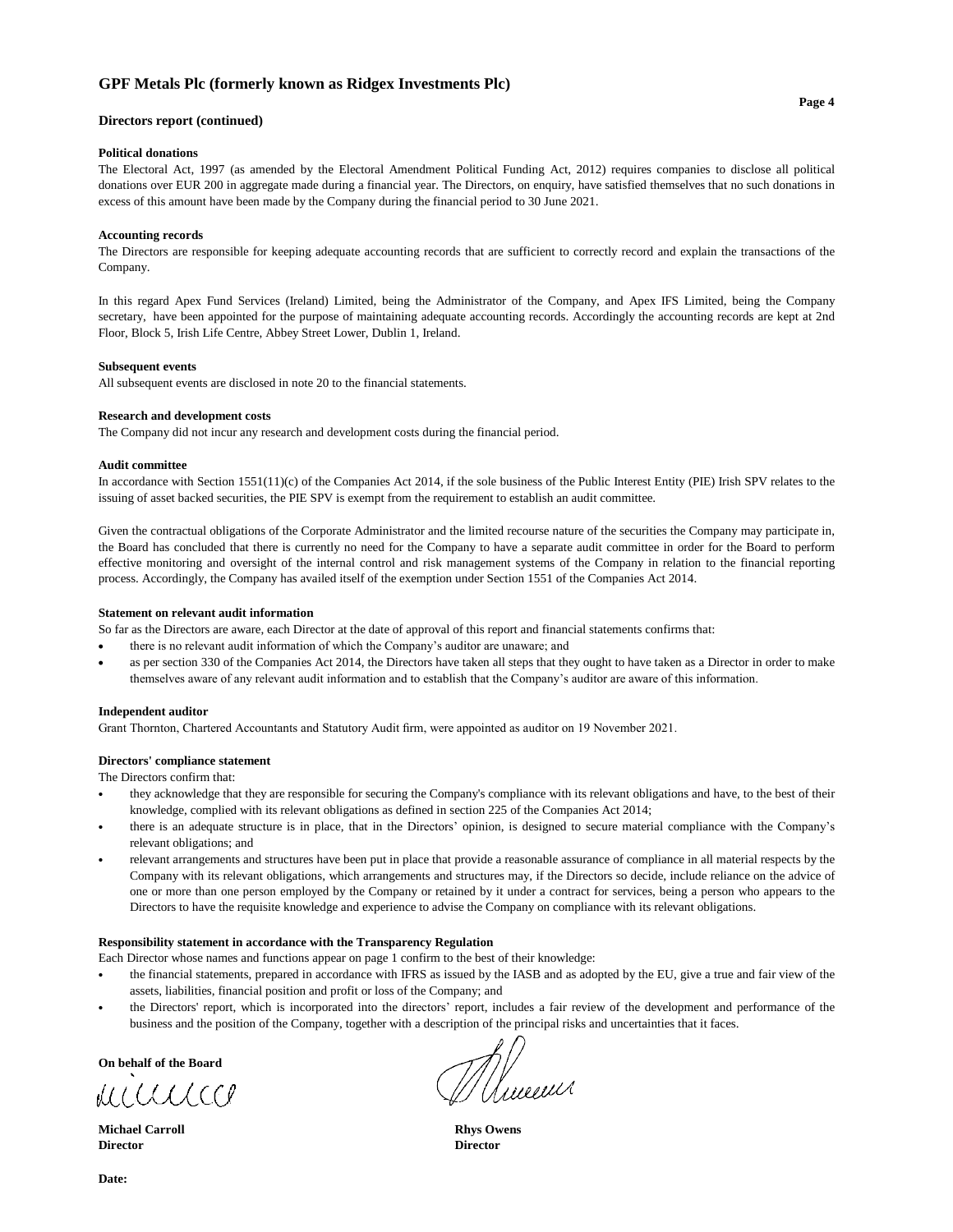#### Directors' responsibilities statement

The Directors are responsible for preparing the Directors' report and the non-statutory audited financial statements.

The Directors have elected to prepare the non-statutory financial statements in accordance with International Financial Reporting Standards ("IFRS") as adopted by the European Union ("EU").

The Directors must not approve the non-statutory financial statements unless they are satisfied that they give a true and fair view of the assets, liabilities and financial position, of the Company as at the financial year and of the profit or loss of the company for the financial year.

In preparing these non-statutory financial statements, the Directors are required to:

- select suitable accounting policies and then apply them consistently;
- make judgements and estimates that are reasonable and prudent;
- state whether applicable accounting standards have been followed, subject to any material departures disclosed and explained in the nonstatutory financial statements;
- assess the Company's ability to continue as a going concern, disclosing, as applicable, matters related to going concern; and
- use the going concern basis of accounting unless they intend to liquidate the Company or cease operations, or have no realistic alternative but to do so.

The Directors are responsible for ensuring that the Company keeps or causes to be kept adequate accounting records which correctly explain and record the transactions of the Company and enable at any time the assets, liabilities, financial position and profit or loss of the Company to be determined with reasonable accuracy. They are also responsible for safeguarding the assets of the Company and hence for taking reasonable steps for the prevention and detection of fraud and other irregularities.

On behalf of the Board

MICCLLCCP

**Michael Carroll Director** 

Date:

y<br>//www

**Rhys Owens Director**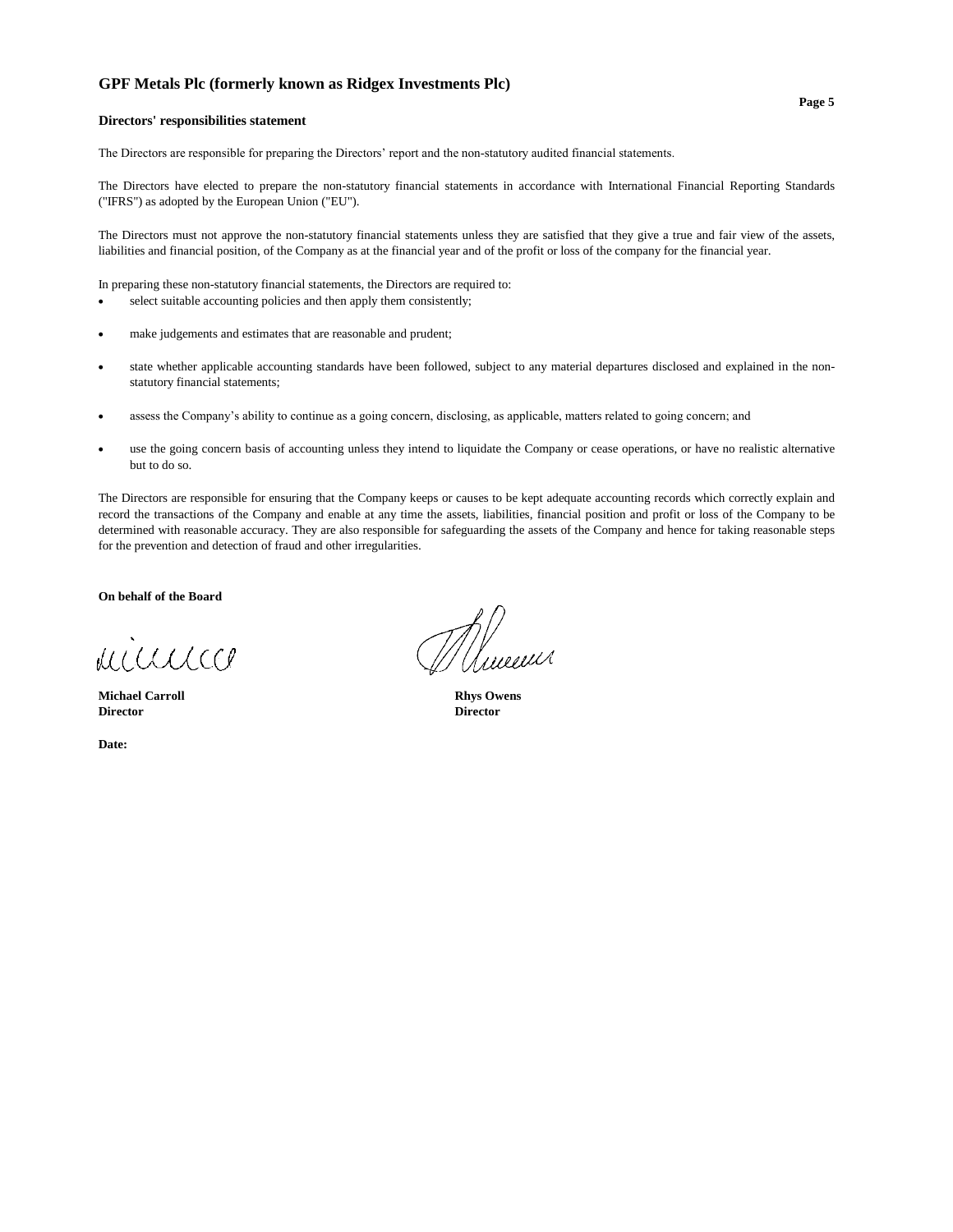

## Report on the audit of the financial statements

## Opinion

We have audited the non-statutory financial statements of GPF Metals Plc (the "Company"), which comprise the Statement of Comprehensive Income, the Statement of Financial Position, the Statement of Changes in Equity and the Statement of Cash Flows for the financial period from 15 July 2020 (date of incorporation) to 30 June 2021, and the related notes to the non-statutory financial statements, including the summary of significant accounting policies.

The financial reporting framework that has been applied in the preparation of the non-statutory financial statements is International Financial Reporting Standards (IFRSs) as adopted by the European Union.

In our opinion, GPF Metals Plc's non-statutory financial statements:

 give a true and fair view in accordance with IFRS as adopted by the European Union of the assets, liabilities and financial position of the Company as at 30 June 2021 and of its financial performance and cash flows for the financial period then ended.

## Basis for opinion

We conducted our audit in accordance with International Standards on Auditing (Ireland) ('ISAs (Ireland)). Our responsibilities under those standards are further described in the 'Responsibilities of the auditor for the audit of the non-statutory financial statements' section of our report. We are independent of the company in accordance with the ethical requirements that are relevant to our audit of the non-statutory financial statements in Ireland, including Ethical Standards for Auditors (Ireland) issued by the Irish Auditing and Accounting Supervisory Authority (IAASA), and the ethical pronouncements established by Chartered Accountants Ireland, applied as determined to be appropriate in the circumstances for the entity. We have fulfilled our other ethical responsibilities in accordance with these requirements. We believe that the audit evidence we have obtained is sufficient and appropriate to provide a basis for our opinion.

## Conclusions relating to going concern

In auditing the financial statements, we have concluded that the director's use of the going concern basis of accounting in the preparation of the financial statements is appropriate. Our evaluation of the directors assessment of the entity's ability to continue as a going concern basis of accounting included consideration of the liquidity of the assets, consideration of the value of the Company's net assets and the possibility of this changing into a net liabilities position, making inquiries with management and reviewing the board minutes and assessing the adequacy of the disclosures with respect to the going concern assertion.

Based on the work we have performed, we have not identified any material uncertainties relating to events or conditions that, individually or collectively, may cast significant doubt on the Company's ability to continue as a going concern for a period of at least twelve months from the date when the financial statements are authorised for issue.

Our responsibilities and the responsibilities of the directors with respect to going concern are described in the relevant sections of this report.

#### Key audit matters

Key audit matters are those matters that, in our professional judgement, were of most significance in our audit of the financial statements of the current financial period and include the most significant assessed risks of material misstatement (whether or not due to fraud) we identified, including those which had the greatest effect on: the overall audit strategy, the allocation of resources in the audit, and the directing of efforts of the engagement team. These matters were addressed in the context of our audit of the financial statements as a whole, and in forming our opinion thereon, and therefore we do not provide a separate opinion on these matters.

### *Overall audit strategy*

We designed our audit by determining materiality and assessing the risks of material misstatement in the financial statements. In particular, we looked at where the Directors made subjective judgements, for example, in respect of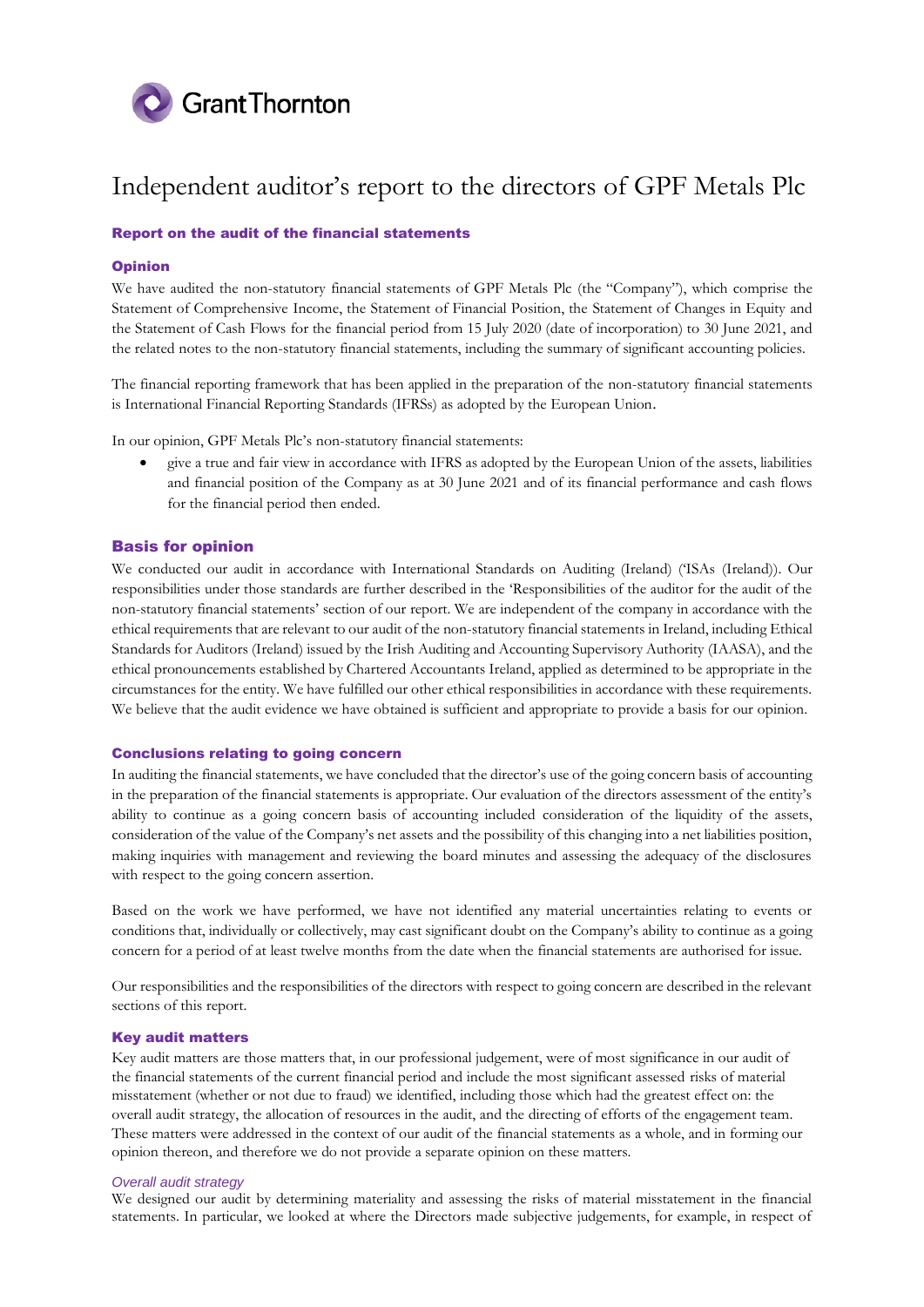

significant accounting estimates that involved making assumptions and considering future events that are inherently uncertain / the selection of pricing sources to value the physical metals and financial liabilities. We also addressed the risk of management override of internal controls, including evaluating whether there was any evidence of potential bias that could result in a risk of material misstatement due to fraud.

Based on our considerations as set out below, our areas of focus include existence and valuation of physical metals at fair value and financial liabilities at fair value through profit or loss.

### *How we tailored the audit scope*

The Company is a public limited company incorporated on 15 July 2020 under the name of Ridgex Investments plc in Ireland under the Companies Act 2014. The Company changed its name to GPF Metals plc on 25 June 2021. The Company has been established for the purpose of issuing secured GPF Physical Metal ETC Securities (the "ETC Securities"). The return on each series of ETC Securities is linked to the performance of one of gold, silver, platinum, palladium, copper or nickel. As at 30 June 2021 all the ETC Securities in issue were listed on the London Stock Exchange, Borsa Italiana, SIX and Xetra except for GPF Physical Nickel ETC Securities and GPF Physical Copper ETC Securities which were listed only on the London Stock Exchange and Borsa Italiana.

The Directors control the affairs of the Company and they are responsible for the overall investment policy, which is determined by them..

The Directors have delegated certain responsibilities to Apex Fund Services (Ireland) Ltd (the "Administrator"). The financial statements, which remain the responsibility of the Directors, are prepared on their behalf by the administrator. The Company has appointed Atomyze AG (the "Custodian") to act as Custodian of the Company's assets.

We tailored the scope of our audit taking into account the types of physical metals within the Company, the involvement of third party service providers, the accounting processes and controls, and the industry in which the Company operates.

In establishing the overall approach to our audit we assessed the risk of material misstatement, taking into account the nature, likelihood and potential magnitude of any misstatement. As part of our risk assessment, we considered the Company's interaction with the Administrator, and we assessed the control environment in place at the administrator.

#### *Materiality and audit approach*

The scope of our audit is influenced by our application of materiality. We set certain quantitative thresholds for materiality. These, together with qualitative considerations, such as our understanding of the Company and its environment, the complexity of the Company and the reliability of the control environment, helped us to determine the scope of our audit and the nature, timing and extent of our audit procedures and to evaluate the effect of misstatements, both individually and on the financial statements as a whole.

Based on our professional judgement, we determined materiality for the Company to be as follows: 1% of the Total Assets of the Company at 30 June 2021. We have applied this benchmark considering that the Company is specifically designed to invest in physical metals and these assets make up 99% of Total Assets. We therefore deem that the users of the financial statement would be particularly focused on Total Assets in determining the performance and viability of the Company.

We have set performance materiality for the Company at 60% of materiality, having considered business risks and fraud risks associated with the Company and its control environment. This is to reduce to an appropriately low level the probability that the aggregate of uncorrected and undetected misstatements in the financial statements exceeds materiality for the financial statements as a whole.

We agreed with the directors that we would report to them misstatements identified during our audit above 5% of materiality, as well as misstatements below that amount that, in our view, warranted reporting for qualitative reasons.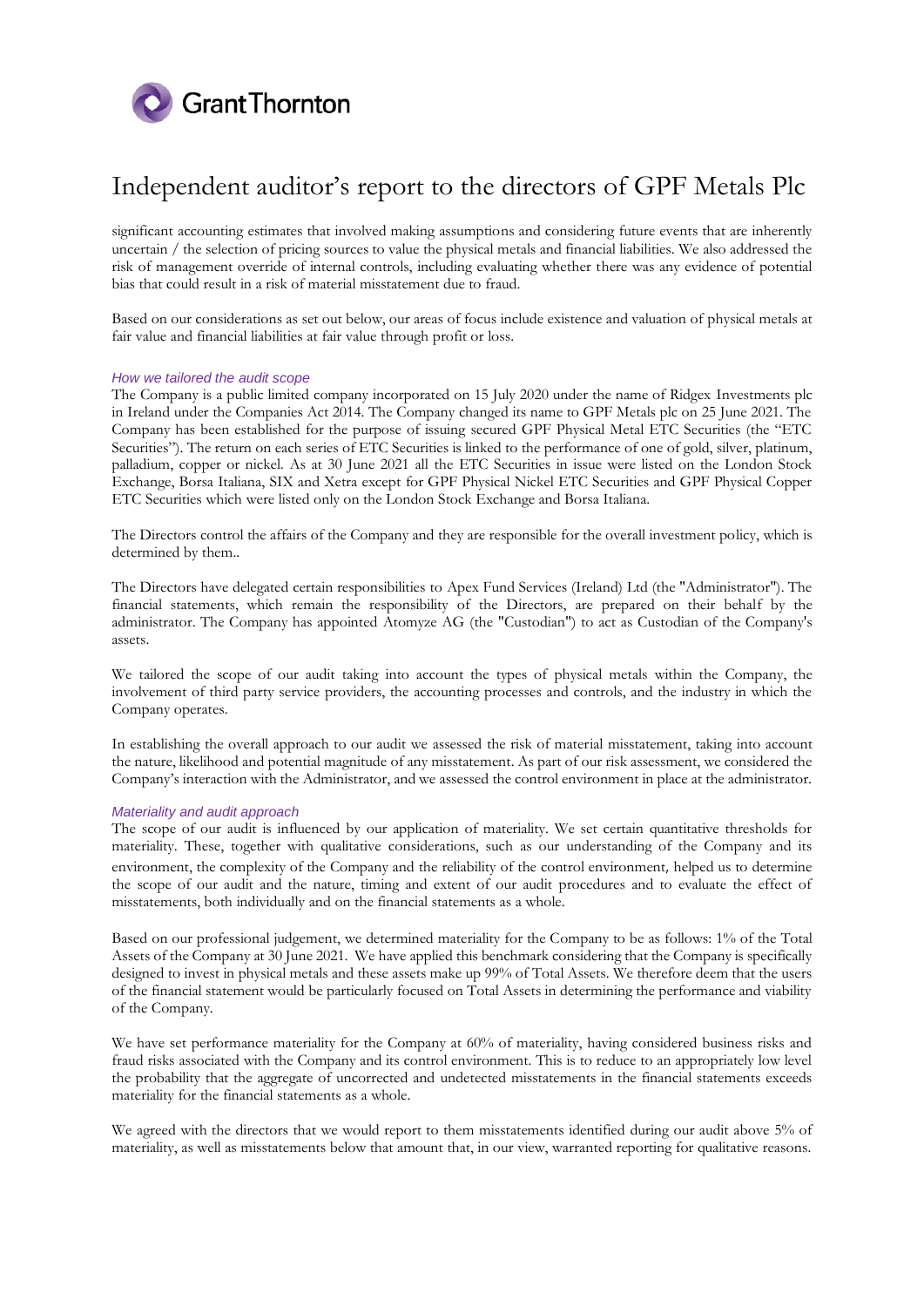

## *Significant matters identified*

The risks of material misstatement that had the greatest effect on our audit, including the allocation of our resources and effort, are set out below as significant matters together with an explanation of how we tailored our audit to address these specific areas in order to provide an opinion on the financial statements as a whole. This is not a complete list of all risks identified by our audit.

| Significant matter             | Description of Significant Matter and Audit Response                           |
|--------------------------------|--------------------------------------------------------------------------------|
|                                |                                                                                |
| Existence and valuation of     | There is a risk that the physical metals and financial liabilities held by the |
| physical metals and financial  | Company do not exist or that the balance included in the Statement of          |
| liabilities                    | Financial Position of the Company as at 30 June 2021 is not valued in line     |
|                                | with IFRS 9 Financial Instruments.                                             |
| Refer to the significant       |                                                                                |
| accounting policies outlined   | Significant auditor's attention was deemed appropriate because of the          |
| in note 3, the physical metals | materiality of the physical metals and financial liabilities. As a result, we  |
| at fair value outlined in note | considered these as key audit matters.                                         |
| 9, the financial liabilities   |                                                                                |
| designated at fair value       | Existence and Valuation of physical metals at fair value                       |
| through profit or loss         | The following audit work has been performed to address the risks:              |
| outlined in note 12 and the    |                                                                                |
| fair value hierarchy outlined  | We obtained an understanding of the processes in place in relation to the      |
| in note $19(d)$ .              | existence and valuation of the Company's physical metals by conducting a       |
|                                | walkthrough of these processes and we reviewed the Administrator's controls    |
|                                | report.                                                                        |
|                                |                                                                                |
|                                | We obtained independent confirmations of the existence and quantity of the     |
|                                | Physical Metals from the Company's Custodian and Sub-Custodians and            |
|                                | agreed the amounts held to the accounting records as at 30 June 2021.          |
|                                |                                                                                |
|                                | We tested the valuation of the Physical Metals as at 30 June 2021 to third     |
|                                | party vendor sources.                                                          |
|                                |                                                                                |
|                                | No issues were identified during the course of our audit work on this matter.  |
|                                | Existence and Valuation of financial liabilities at fair value through         |
|                                | profit or loss                                                                 |
|                                | The following audit work has been performed to address the risks:              |
|                                | We obtained an understanding of the processes in place in relation to the      |
|                                | existence and valuation of the Company's financial liabilities by conducting a |
|                                | walkthrough of these processes and reviewed the Administrator's controls       |
|                                | report.                                                                        |
|                                |                                                                                |
|                                | The financial liabilities are ETC securities which are issued in the form of   |
|                                | debt instruments that are backed by fully allocated physical holdings of the   |
|                                | relevant Physical Metal. We agreed the issuance of the ETC securities to the   |
|                                | issue deed for each Physical Metal.                                            |
|                                |                                                                                |
|                                | The fair value of the ETC securities is determined by reference to the         |
|                                | valuation of the underlying Physical Metals. We reviewed the valuation to      |
|                                | ensure that the movement in unrealised related to the Physical Metals was      |
|                                | also processed through the ETC Securities.                                     |
|                                |                                                                                |
|                                | No issues were identified during the course of our audit work on this matter.  |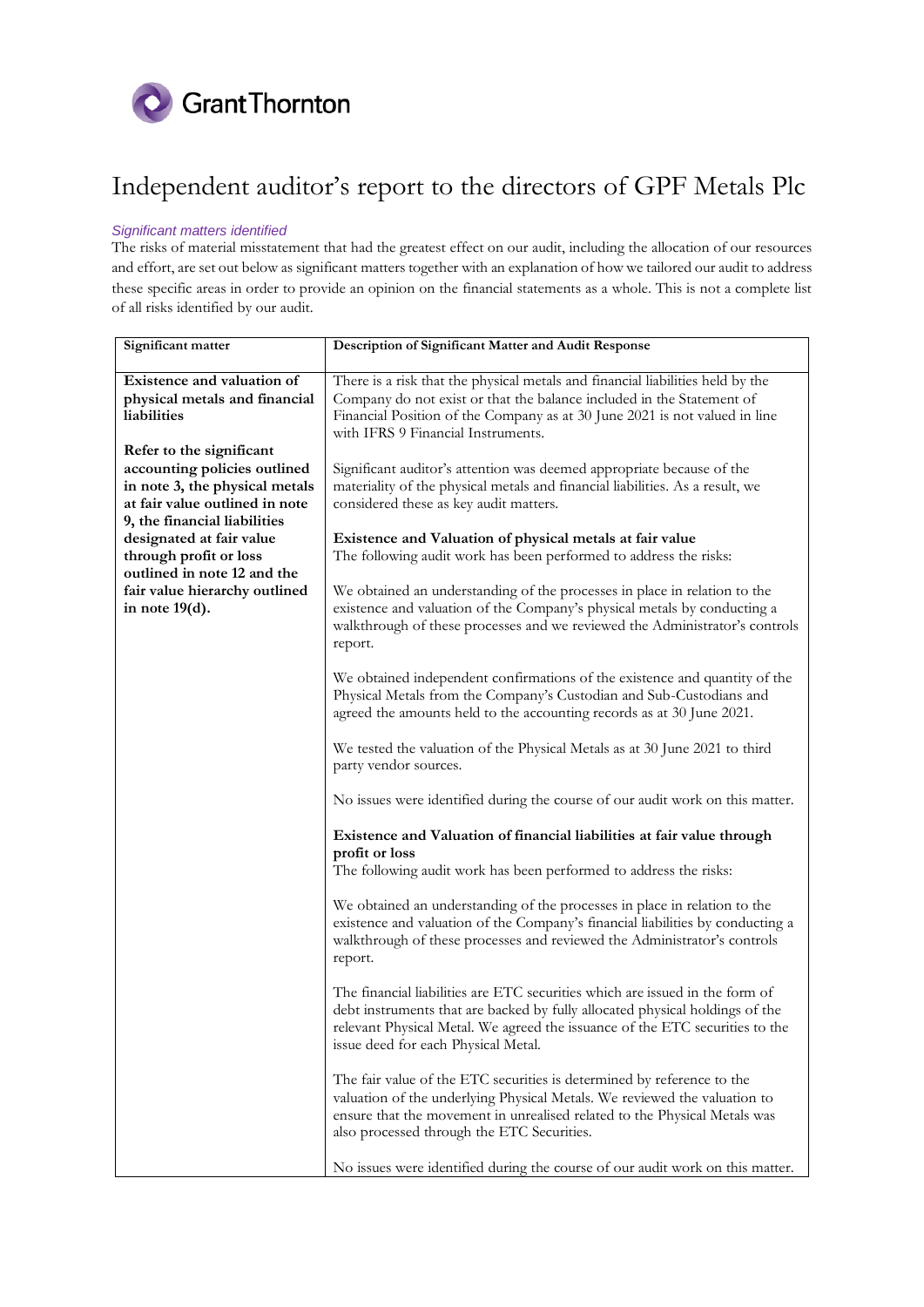

## Other information

Other information comprises information included in the annual report, other than the non-statutory financial statements and the auditor's report thereon including the Directors' Report and the Directors' Responsibilities Statement. The directors are responsible for the other information. Our opinion on the non-statutory financial statements does not cover the other information and, except to the extent otherwise explicitly stated in our report, we do not express any form of assurance conclusion thereon.

In connection with our audit of the non-statutory financial statements, our responsibility is to read the other information and, in doing so, consider whether the other information is materially inconsistent with the non-statutory financial statements or our knowledge obtained in the audit, or otherwise appears to be materially misstated. If we identify such material inconsistencies in the non-statutory financial statements, we are required to determine whether there is a material misstatement in the non-statutory financial statements or a material misstatement of the other information. If, based on the work we have performed, we conclude that there is a material misstatement of this other information, we are required to report that fact.

We have nothing to report in this regard.

#### Matters on which we were requested to report by exception

Based on our knowledge and understanding of the company and its environment obtained in the course of the audit, we have not identified material misstatements in the non-statutory directors' report.

## Responsibilities of management and those charged with governance for the non-statutory financial statements

As explained more fully in the directors' responsibilities statement, management is responsible for the preparation of the non-statutory financial statements which give a true and fair view in accordance with IFRS as adopted by the European Union, and for such internal control as they determine necessary to enable the preparation of non-statutory financial statements that are free from material misstatement, whether due to fraud or error.

In preparing the non-statutory financial statements, management is responsible for assessing the company's ability to continue as a going concern, disclosing, as applicable, matters related to going concern and using the going concern basis of accounting unless management either intends to liquidate the company or to cease operations, or has no realistic alternative but to do so.

Those charged with governance are responsible for overseeing the company's financial reporting process.

#### Responsibilities of the auditor for the audit of the non-statutory financial statements

The auditor's objectives are to obtain reasonable assurance about whether the non-statutory financial statements as a whole are free from material misstatement, whether due to fraud or error, and to issue an auditor's report that includes their opinion. Reasonable assurance is a high level of assurance, but is not a guarantee that an audit conducted in accordance with ISAs (Ireland) will always detect a material misstatement when it exists. Misstatements can arise from fraud or error and are considered material if, individually or in the aggregate, they could reasonably be expected to influence the economic decisions of users taken on the basis of these non-statutory financial statements.

As part of an audit in accordance with ISAs (Ireland), the auditor will exercise professional judgment and maintain professional scepticism throughout the audit. The auditor will also:

 Identify and assess the risks of material misstatement of the non-statutory financial statements, whether due to fraud or error, design and perform audit procedures responsive to those risks, and obtain audit evidence that is sufficient and appropriate to provide a basis for their opinion. The risk of not detecting a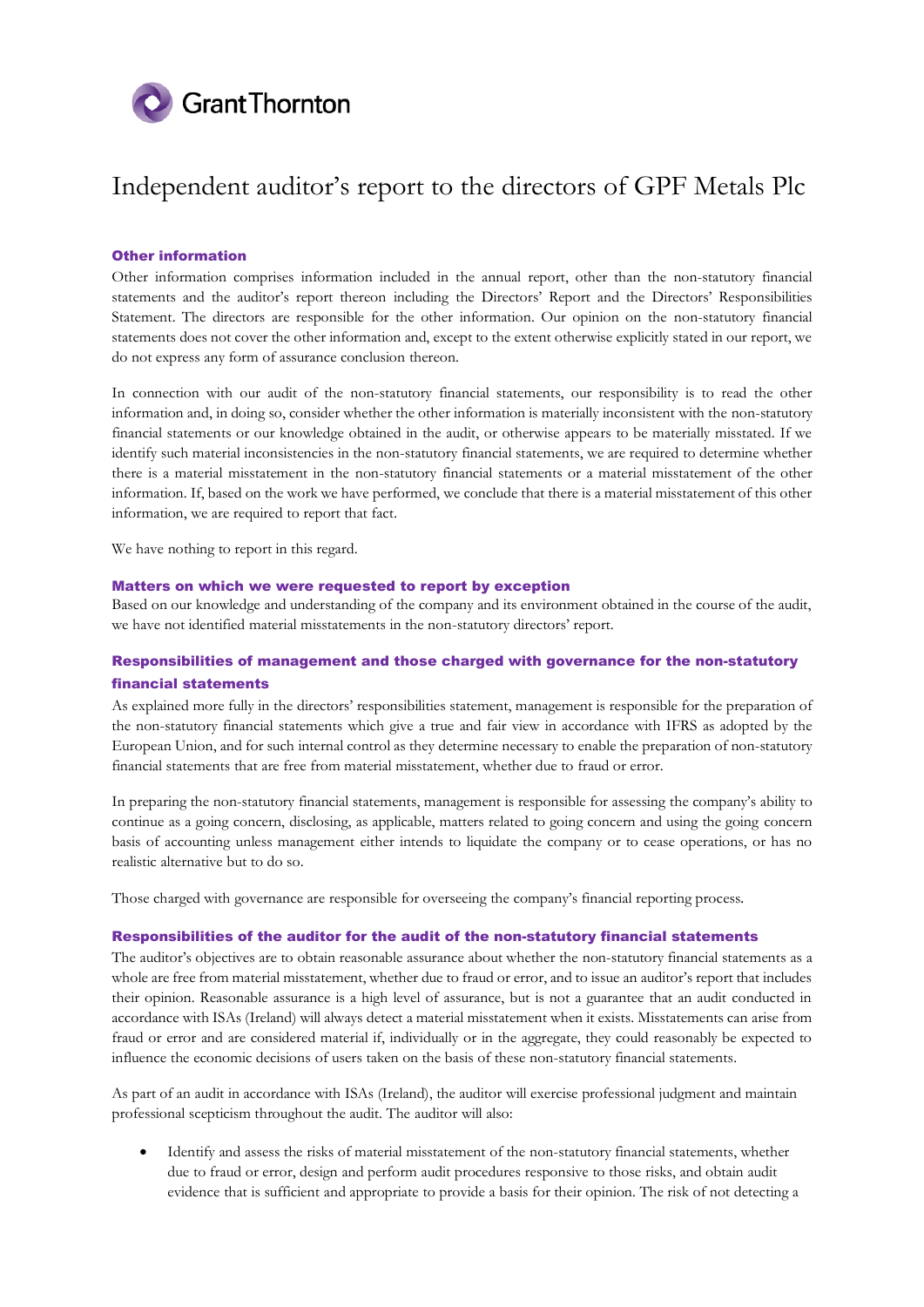

material misstatement resulting from fraud is higher than for one resulting from error, as fraud may involve collusion, forgery, intentional omissions, misrepresentations, or the override of internal control.

- Obtain an understanding of internal control relevant to the audit in order to design audit procedures that are appropriate in the circumstances, but not for the purpose of expressing an opinion on the effectiveness of the company's internal control.
- Evaluate the appropriateness of accounting policies used and the reasonableness of accounting estimates and related disclosures made by management.
- Conclude on the appropriateness of management's use of the going concern basis of accounting and, based on the audit evidence obtained, whether a material uncertainty exists related to events or conditions that may cast significant doubt on the company's ability to continue as a going concern. If they conclude that a material uncertainty exists, they are required to draw attention in the auditor's report to the related disclosures in the non-statutory financial statements or, if such disclosures are inadequate, to modify their opinion. Their conclusions are based on the audit evidence obtained up to the date of the auditor's report. However, future events or conditions may cause the company to cease to continue as a going concern.
- Evaluate the overall presentation, structure and content of the non-statutory financial statements, including the disclosures, and whether the non-statutory financial statements represent the underlying transactions and events in a matter that achieves a true and fair view.

The auditor communicates with those charged with governance regarding, among other matters, the planned scope and timing of the audit and significant audit findings, including any significant deficiencies in internal control that may be identified during the audit.

The auditor also provides those charged with governance with a statement that they have complied with relevant ethical requirements regarding independence, including the Ethical Standards for Auditors (Ireland), and communicates with them all relationships and other matters that may reasonably be thought to bear on their independence, and where applicable, related safeguards.

From the matters communicated with those charged with governance, the auditor determines those matters that were of most significance in the audit of the financial statements of the current period and are therefore the key audit matters. These matters are described in the auditor's report unless law or regulation precludes public disclosure about the matter or when, in extremely rare circumstances, the auditor determines that a matter should not be communicated in the report because the adverse consequences of doing so would reasonably be expected to outweigh the public interest benefits of such communication.

#### The purpose of our audit work and to whom we owe our responsibilities

This report is made solely to the company's directors as a body, in accordance with the agreed scope of our engagement. Our audit work has been undertaken so that we might state to the company's directors those matters we are required to state to them in an auditor's report and for no other purpose. To the fullest extent permitted by law, we do not accept or assume responsibility to anyone other than the company and the company's directors as a body, for our audit work, for this report, or for the opinions we have formed.

## Report on other legal and regulatory requirements

We were appointed by the Board of Directors on 26 November 2021 to audit the non-statutory financial statements for the period ended 30 June 2021. This is the first year we have been engaged to audit the non-statutory financial statements of the company.

We are responsible for obtaining reasonable assurance that the financial statements taken as a whole are free from material misstatement, whether caused by fraud or error. Owing to the inherent limitations of an audit, there is an unavoidable risk that material misstatements of the financial statements may not be detected, even though the audit is properly planned and performed in accordance with the ISAs. Our audit approach is a risk-based approach and is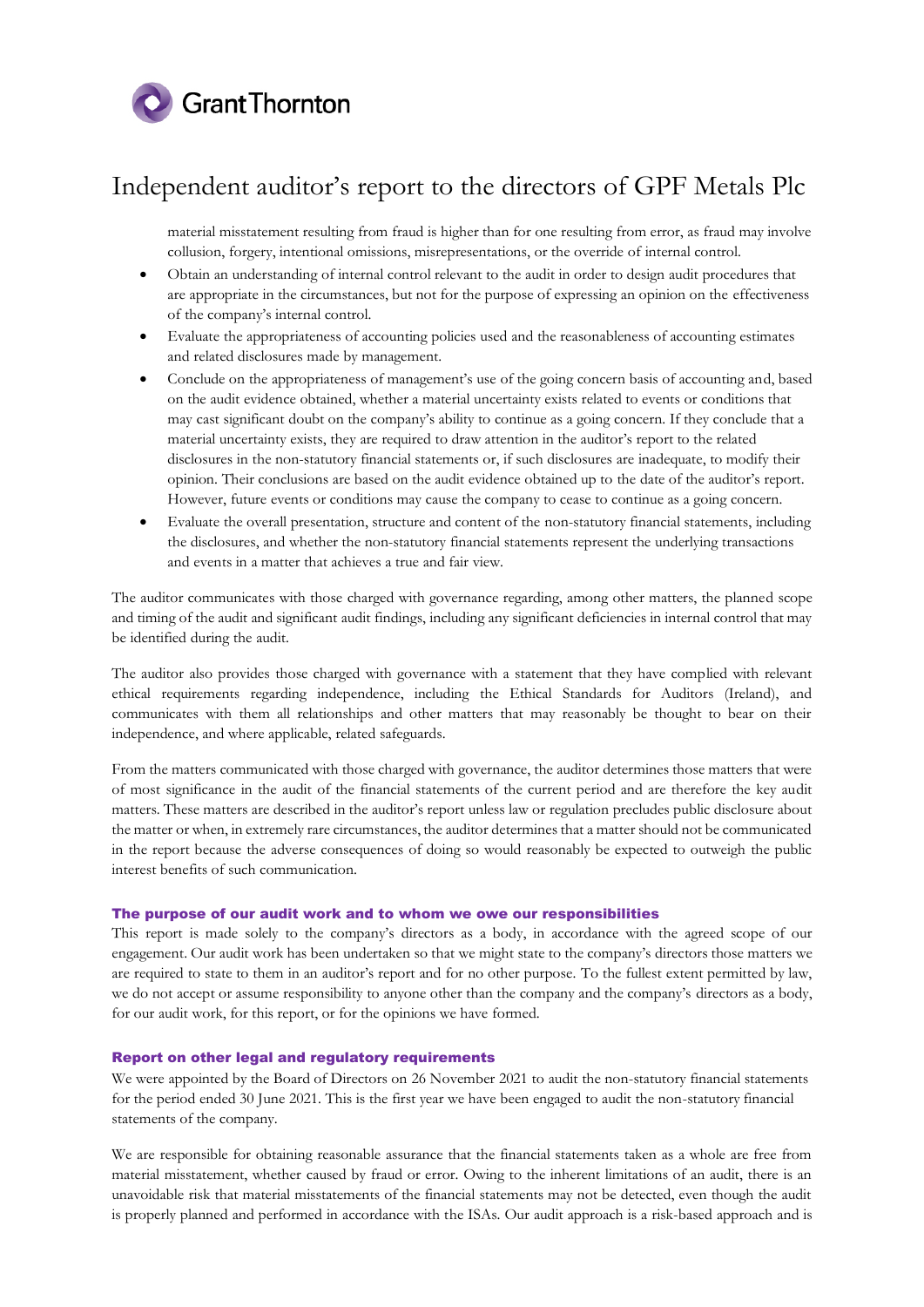

explained more fully in the 'Responsibilities of the auditor for the audit of the financial statements' section of our report.

We have not provided non-audit services prohibited by the IAASA's Ethical Standard and have remained independent of the entity in conducting the audit.

The audit opinion is consistent with the additional report to the board of directors.

SI DI

**Niamh Meenan** For and on behalf of Grant Thornton Chartered Accountants & Statutory Audit Firm 13-18 City Quay Dublin 2

**8 February 2022**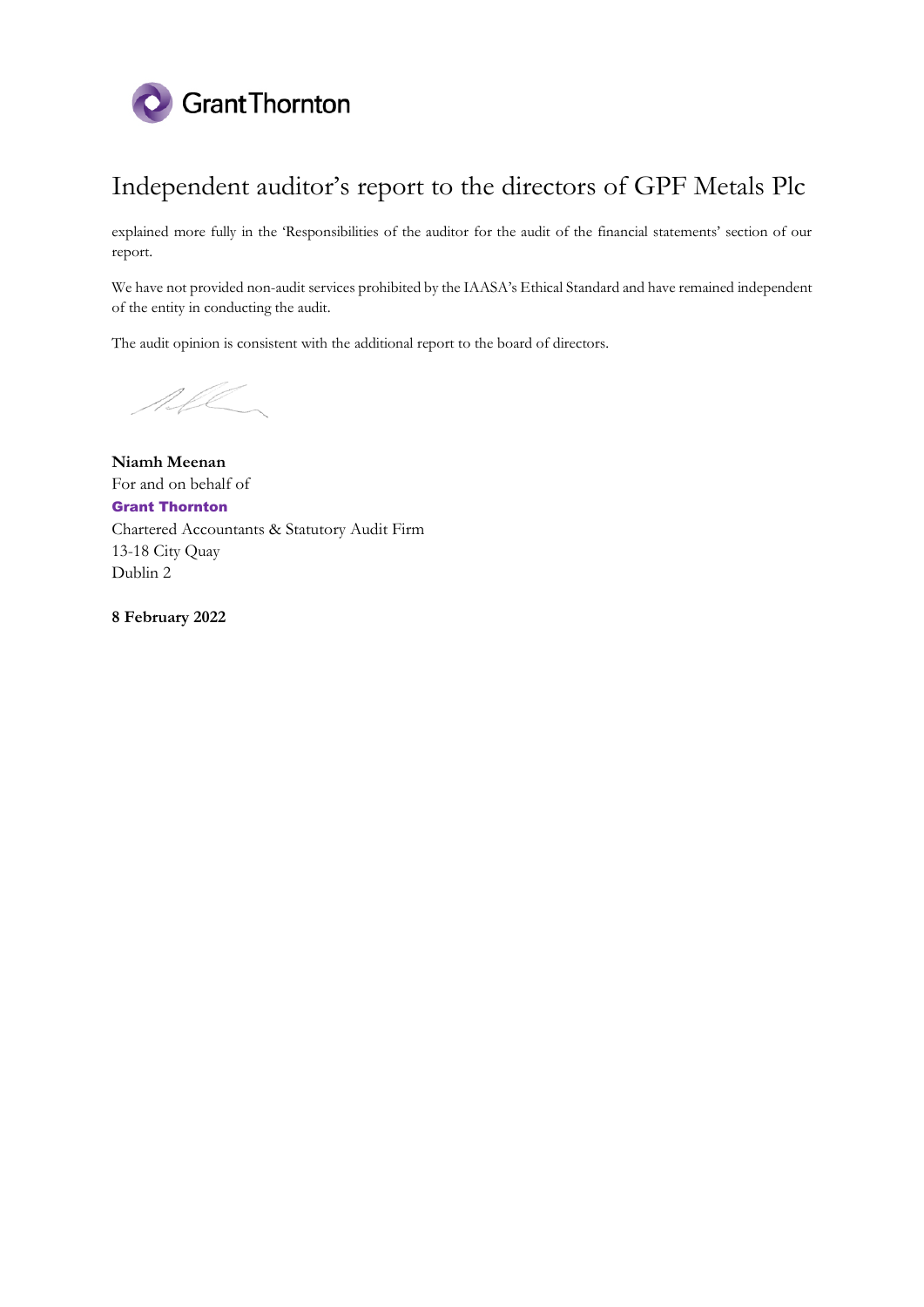### **Page 12**

## **Statement of comprehensive income For the financial period from 15 July 2020 (date of incorporation) to 30 June 2021**

|                                                                                                    |             | <b>Financial period</b><br>ended<br>30-Jun-21 |
|----------------------------------------------------------------------------------------------------|-------------|-----------------------------------------------|
|                                                                                                    | <b>Note</b> | <b>USD</b>                                    |
| Net changes in fair value of physical metals                                                       | 4           | (1,456,467)                                   |
| Net changes in fair value of financial liabilities designated at fair value through profit or loss | 5           | 1,486,910                                     |
| Other expenses                                                                                     | 6           | (31,023)                                      |
| Other income                                                                                       | 7           | 1,583                                         |
| Operating profit before taxation                                                                   |             | 1,003                                         |
| Tax on ordinary activities                                                                         | 8           | (251)                                         |
| Total comprehensive income for the financial period                                                |             | 752                                           |

All of the items dealt with in arriving at the profit for the financial period are from continuing operations, no income is recognised in other comprehensive income.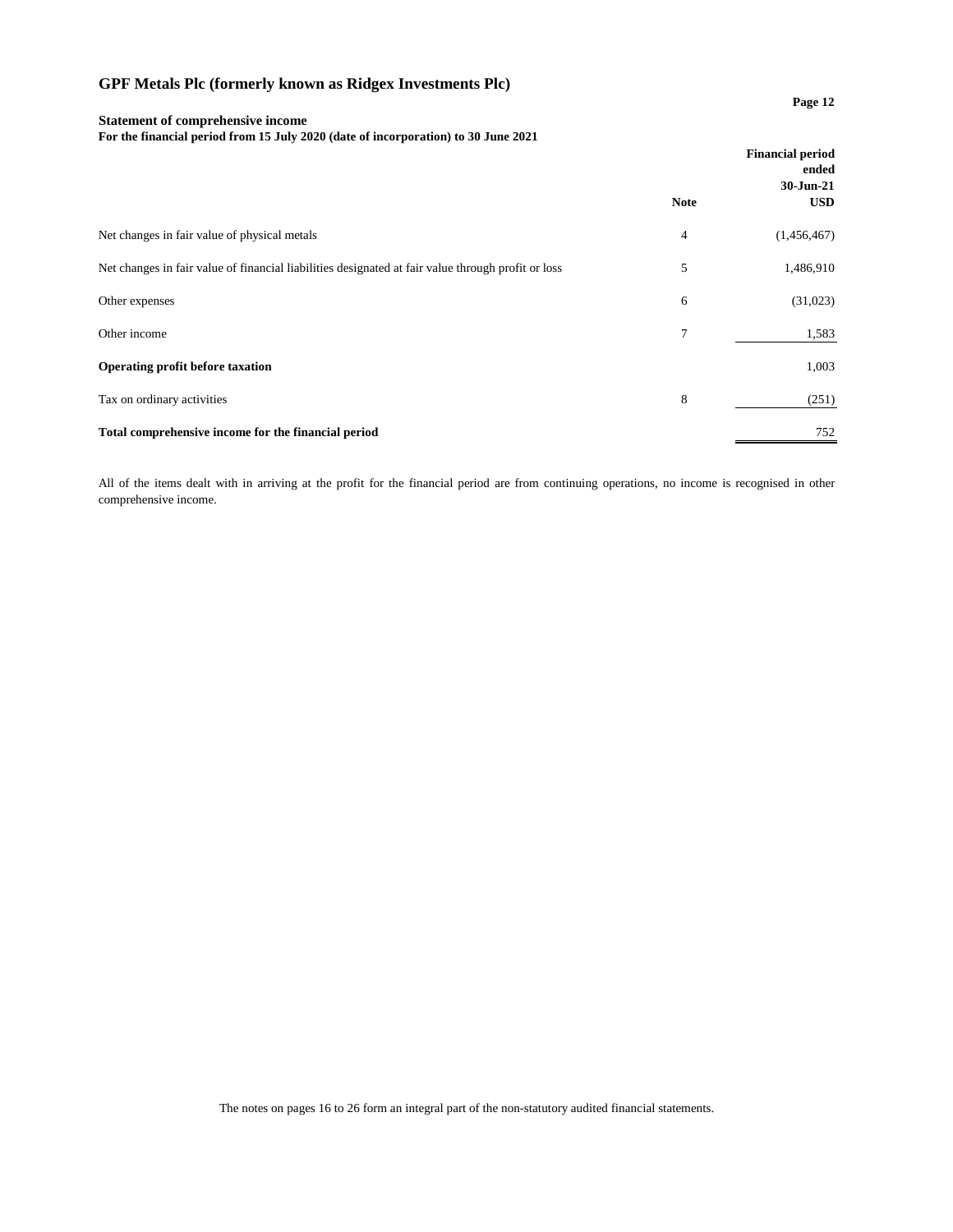## **Statement of financial position**

As at 30 June 2021

|                                                                       | <b>Note</b> | 30-Jun-21<br><b>USD</b> |
|-----------------------------------------------------------------------|-------------|-------------------------|
| <b>Assets</b>                                                         |             |                         |
| <b>Current assets</b>                                                 |             |                         |
|                                                                       |             |                         |
| Physical metals at fair value                                         | 9           | 47,392,859              |
| Cash and cash equivalents                                             | 10          | 29,710                  |
| Other receivables                                                     | 11          | 1,003                   |
| <b>Total assets</b>                                                   |             | 47, 423, 572            |
| <b>Liabilities and equity</b>                                         |             |                         |
| <b>Current liabilities</b>                                            |             |                         |
| Financial liabilities designated at fair value through profit or loss | 12          | 47,293,250              |
| Loan payable                                                          | 13          | 69,166                  |
| Other payables                                                        | 14          | 31,274                  |
| <b>Total liabilities</b>                                              |             | 47,393,690              |
| <b>Shareholder's funds - Equity</b>                                   |             |                         |
| Called up share capital                                               | 15          | 29,130                  |
| Revenue reserves                                                      |             | 752                     |
| <b>Total equity</b>                                                   |             | 29,882                  |
| <b>Total liabilities and equity</b>                                   |             | 47, 423, 572            |

On behalf of the Board

minnico

**Michael Carroll Director** 

Date:

Munne

**Rhys Owens Director**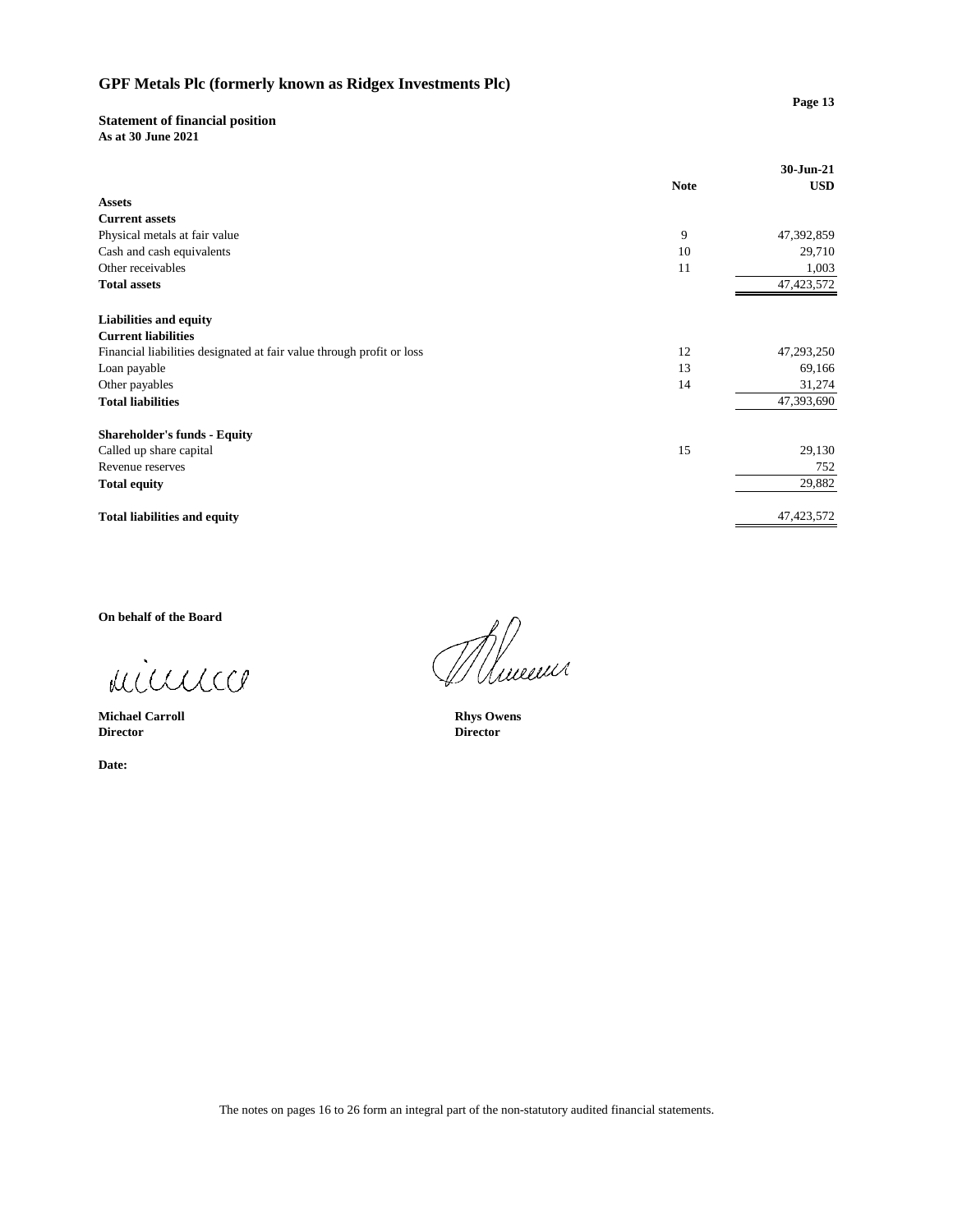## **Statement of changes in equity**

**For the financial period from 15 July 2020 (date of incorporation) to 30 June 2021**

|                                                     | Called up<br><b>Share Capital</b><br><b>USD</b> | Revenue<br><b>Reserves</b><br><b>USD</b> | <b>Total</b><br><b>Equity</b><br><b>USD</b> |
|-----------------------------------------------------|-------------------------------------------------|------------------------------------------|---------------------------------------------|
| Balance as at 15 July 2020                          | ٠                                               | $\overline{\phantom{a}}$                 | ۰.                                          |
| Issue of shares during the financial period         | 29,130                                          | $\overline{\phantom{a}}$                 | 29,130                                      |
| Total comprehensive income for the financial period | ۰                                               | 752                                      | 752                                         |
| Balance as at 30 June 2021                          | 29.130                                          | 752                                      | 29,882                                      |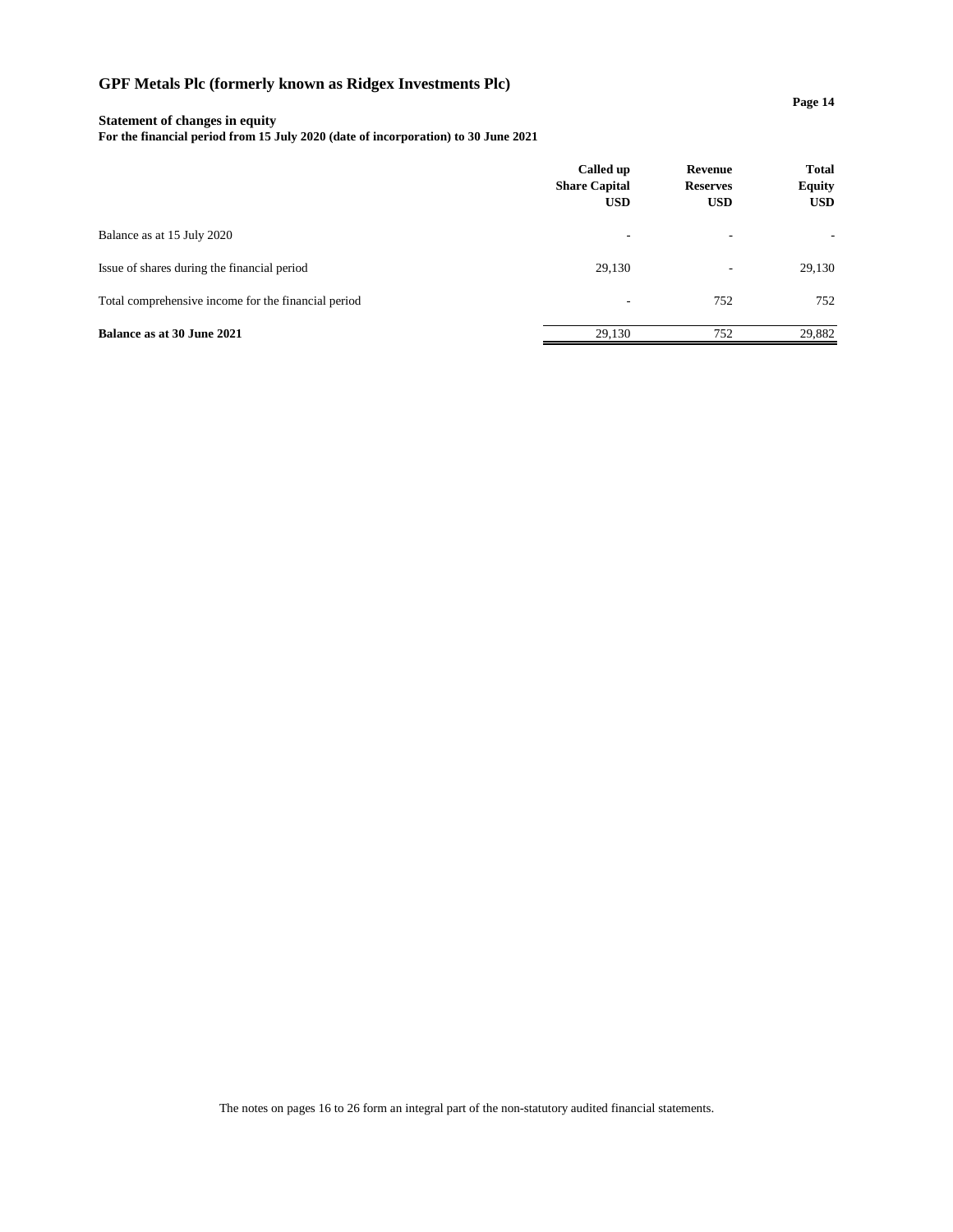#### **Statement of cash flows**

**For the financial period from 15 July 2020 (date of incorporation) to 30 June 2021**

|                                                                                                    |    | <b>Financial period</b><br>ended<br>30-Jun-21<br><b>USD</b> |
|----------------------------------------------------------------------------------------------------|----|-------------------------------------------------------------|
| Cash flows from operating activities                                                               |    |                                                             |
| Operating profit before taxation                                                                   |    | 1,003                                                       |
| Adjustments for:                                                                                   |    |                                                             |
| Net changes in fair value of physical metals                                                       |    | 1,456,467                                                   |
| Net changes in fair value of financial liabilities designated at fair value through profit or loss |    | (1,486,910)                                                 |
| Foreign exchange movements                                                                         |    | 580                                                         |
| Movements in working capital                                                                       |    |                                                             |
| Increase in other receivables                                                                      |    | (1,003)                                                     |
| Increase in other payables                                                                         |    | 31,023                                                      |
| Net cash generated from operating activities                                                       |    | 1,160                                                       |
| <b>Cash flows from financing activities</b>                                                        |    |                                                             |
| Issue of shares                                                                                    |    | 29,130                                                      |
| Net cash generated from financing activities                                                       |    | 29,130                                                      |
| Increase in cash and cash equivalents                                                              |    | 30,290                                                      |
| Cash and cash equivalents at start of the financial period                                         |    |                                                             |
| Foreign exchange movements                                                                         |    | (580)                                                       |
| Cash and cash equivalents at end of the financial period                                           | 10 | 29,710                                                      |
|                                                                                                    |    |                                                             |
| Non-cash transactions during the period include:                                                   |    | <b>Financial period</b>                                     |
|                                                                                                    |    | ended                                                       |
|                                                                                                    |    | 30-Jun-21                                                   |
|                                                                                                    |    | <b>USD</b>                                                  |

| Physical metals acquired                                                     | 48.849.326     |
|------------------------------------------------------------------------------|----------------|
| Financial liabilities designated at fair value through profit or loss issued | (48, 780, 160) |
| Loan payable to the Metals Counterparty                                      | (69, 166)      |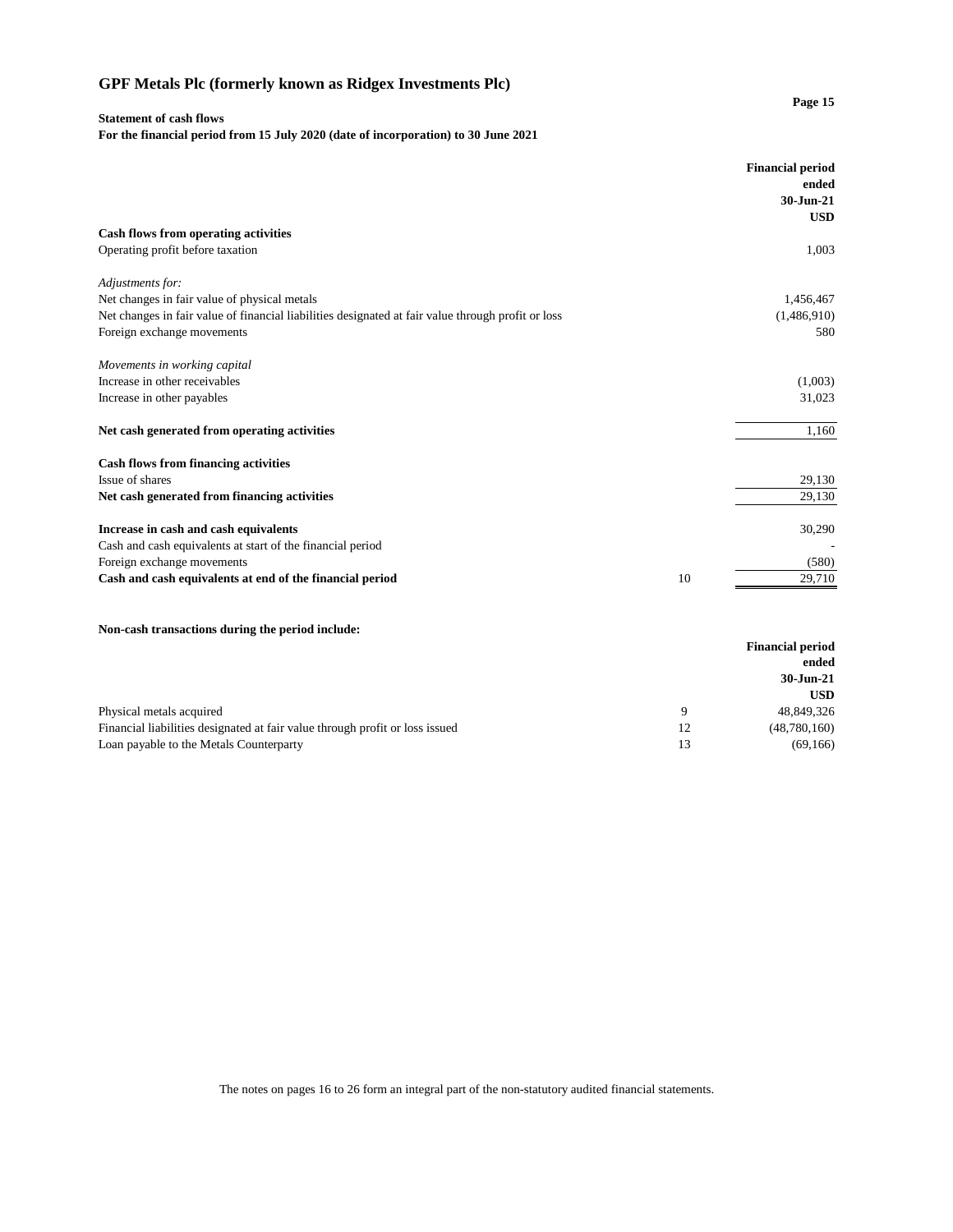## **Notes to the financial statements**

#### **For the financial period from 15 July 2020 (date of incorporation) to 30 June 2021**

#### **1 General information**

The Company is a public limited liability company, incorporated on 15 July 2020 under the name of Ridgex Investments Plc in Ireland under the Companies Act 2014 (the "Act"). The Company changed its name to GPF Metals Plc on 25 June 2021. The Company has been established for the purpose of issuing secured GPF Physical Metal ETC securities (the "ETC securities"). The return on each Series of ETC securities is linked to the performance of one of gold, silver, platinum, palladium, copper or nickel.

The Company has no direct employees.

As at 30 June 2021, all the Series in issue were listed on the London Stock Exchange, Borsa Italiana, SIX and Xetra except for GPF Physical Nickel ETC securities and GPF Physical Copper ETC securities which were listed only on the London Stock Exchange and Borsa Italiana.

#### **2 Basis of preparation**

#### **(a) Statement of compliance**

The non-statutory financial statements for the financial period ended 30 June 2021 have been prepared in accordance with International Financial Reporting Standards ("IFRS") and its interpretations as adopted by the EU.

The accounting policies set out below have been applied in preparing the financial statements for the financial period ended 30 June 2021.

The financial statements of the Company have been prepared on a going concern basis. The Company is able to meet all of its liabilities from its assets. The performance, marketability and risks of the Series are reviewed on a regular basis throughout the financial period. Therefore the Board believes that the Company will continue in operational existence for the foreseeable future and is financially sound. The Board is satisfied that, at the time of approving the financial statements, it is appropriate to adopt the going concern basis in preparing the financial statements of the Company.

#### **(b) Basis of measurement**

The financial statements have been prepared on the historical cost basis except for the following:

- •Physical metals at fair value; and
- • Financial liabilities designated at fair value through profit or loss are measured at fair value.

#### **(c) Functional and presentation currency**

The financial statements are presented in United States Dollar (''USD'') which is the Company's functional currency. Functional currency is the currency of the primary economic environment in which the entity operates. The financial liabilities designated at fair value through profit or loss are primarily denominated in USD. The Directors of the Company believe that USD most faithfully represents the economic effects of the underlying transactions, events and conditions.

#### **(d) Standards, amendments or interpretations**

*Standards not yet effective, but available for early adoption*

There are no new standards and amendments to standards, that are relevant to the Company but are not yet effective and have not yet been early adopted by the Company which are considered to be applicable to the financial statements of the Company.

#### **3 Significant accounting policies**

#### **(a) Other income and expenses**

All other income and expenses are accounted for on an accrual basis.

#### *Operating Expense*

Each Series pays an "all in one" operational fee to the Arranger, which accrues per annum equal to the Total Expense Ratio ("TER"). The Arranger agrees to pay costs and expenses of the Company in exchange for the Company agreeing to pay the Arranger the TER. The TER is applied to the Metal Entitlement on a daily basis to determine a daily deduction of an amount of metal from the Metal Entitlement attached to each ETC security. Fees and expenses payable by the Company to the Arranger will be paid out of the ETC securities by way of the sale of metal. The amount of metal to be sold is a predetermined amount based on the Metal Entitlements of the ETC securities.The TER is accounted for on an accruals basis and is payable monthly in arrears.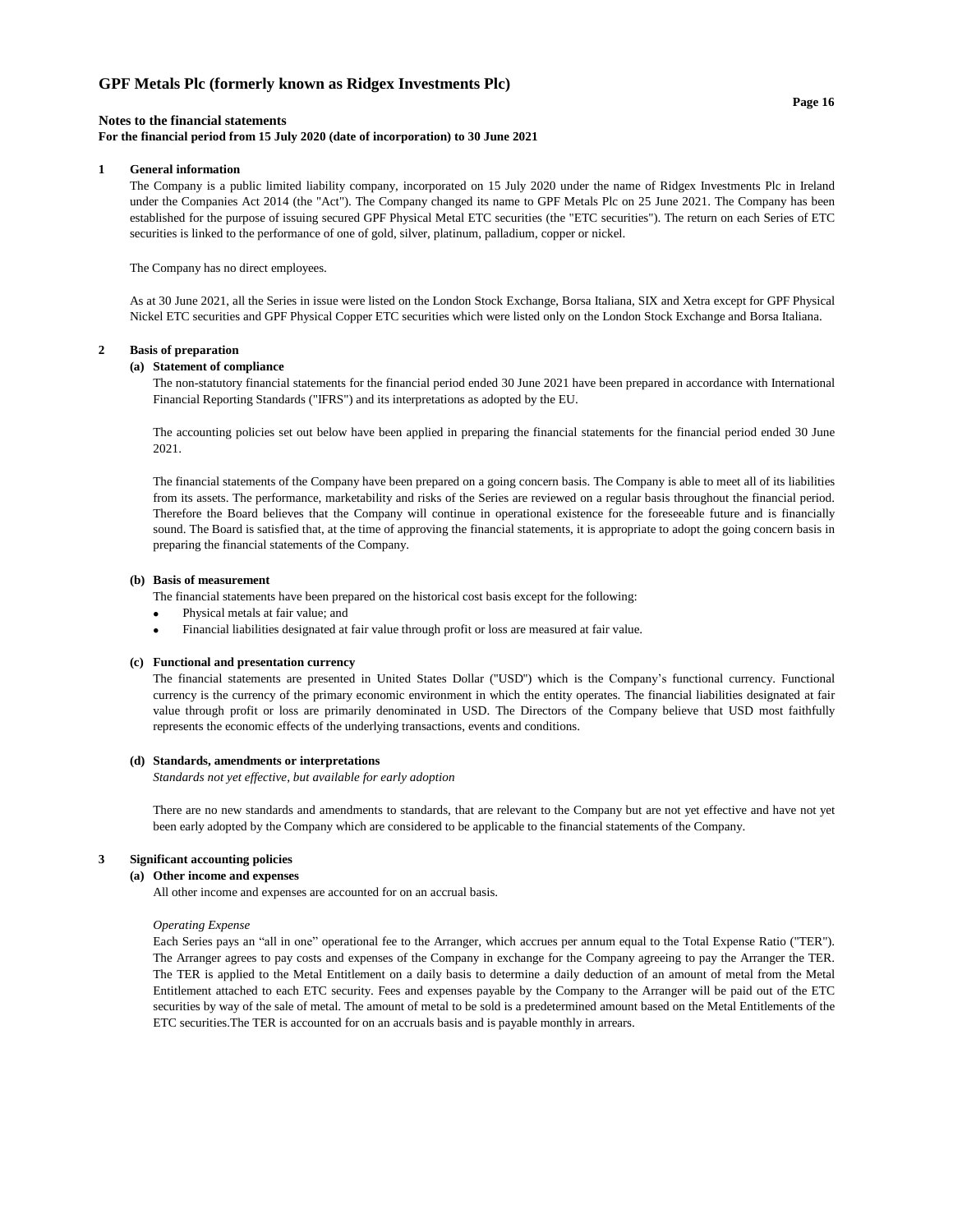#### **Page 17**

#### **Notes to the financial statements (continued)**

#### **For the financial period from 15 July 2020 (date of incorporation) to 30 June 2021**

### **3 Significant accounting policies (continued)**

#### **(b) Taxation**

Corporation tax is provided on taxable profits at current rates applicable to the Company's activities in accordance with Section 110 of the Taxes Consolidation Act 1997. Deferred taxation is accounted for, without discounting, in respect of all temporary differences between the treatment of certain items for taxation and accounting purposes which have arisen but not reversed by the reporting date.

Provision is made at the tax rates which are expected to apply in the periods in which the temporary differences reverse. Deferred tax assets are recognised only to the extent that it is considered more likely than not that they will be recovered.

A deferred tax asset is recognised only to the extent that it is probable that future taxable profits will be available against which the asset can be utilised. Deferred tax assets are reviewed at each reporting date and are reduced to the extent that it is no longer probable that related tax benefit will be realised.

Withholding tax is a generic term used for withholding tax deducted at source from the income. The Company records the withholding tax separately from the gross investment income in the Statement of comprehensive income.

#### **(c) Cash and cash equivalents**

Cash and cash equivalents includes cash held at bank which are subject to insignificant risk of changes in their fair value, and are used by the Company in the management of its capital.

There are no restrictions on cash and cash equivalents.

Cash and cash equivalents are carried at amortised cost in the statement of financial position.

#### **(d) Share capital**

Share capital is issued in Euro ("EUR") and have been converted to USD at the date of issuance. Dividends are recognised as a liability in the financial period in which they are approved.

#### **(e) Other receivables**

Other receivables do not carry any interest, are short-term in nature and have been reviewed for any evidence of impairment. Other receivables are accounted at amortised cost.

#### **(f) Other payables**

Other payables are accounted at amortised cost.

#### **(g) Financial instruments**

#### Financial assets

#### *Classification*

The Company classifies its cash and cash equivalents and other receivables as financial assets at amortised cost at initial recognition in accordance with IFRS 9: Financial Instruments.

In order for a financial asset to be classified and measured at amortised cost, it needs to give rise to cash flows that are 'solely payments of principal and interest (SPPI)' on the principal amount outstanding. This assessment is referred to as the SPPI test and is performed at an instrument level. Financial assets with cash flows that are not SPPI are classified and measured at fair value through profit or loss, irrespective of the business model.

Financial assets at amortised cost are subsequently measured using the effective interest (EIR) method and are subject to impairment. Gains and losses are recognised in profit or loss when the asset is derecognised, modified or impaired.

#### *Initial recognition*

All financial assets are recognised initially on the trade date, which is the date that the Company becomes a party to the contractual provisions of the instrument.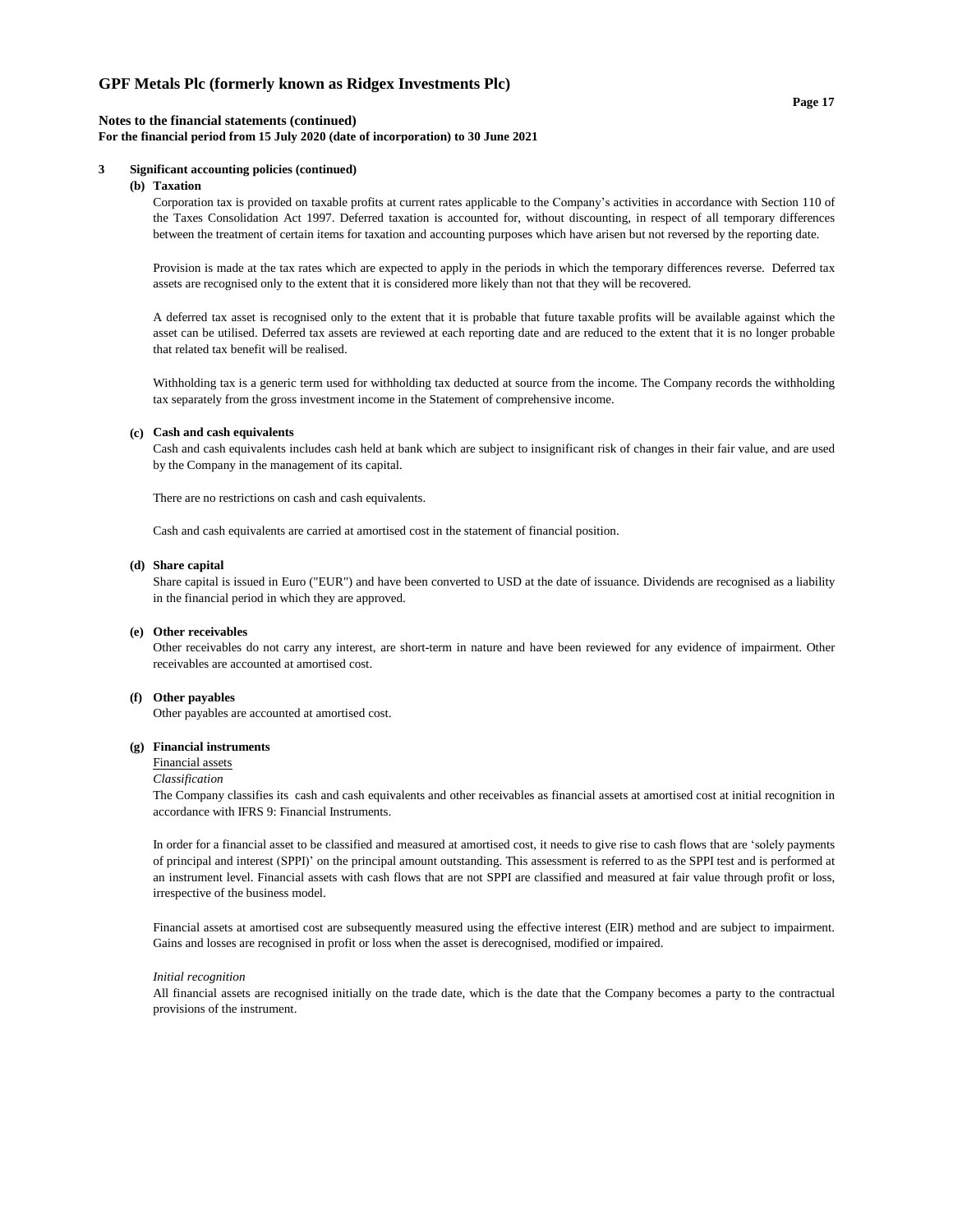#### **Notes to the financial statements (continued) For the financial period from 15 July 2020 (date of incorporation) to 30 June 2021**

#### **3 Significant accounting policies (continued)**

**(g) Financial instruments (continued)**

Financial assets (continued)

#### *Derecognition*

The Company derecognises a financial asset when the contractual rights to the cash flows from the asset expire, or it transfers the rights to receive the contractual cash flows on the financial asset in a transaction in which substantially all the risks and rewards of ownership of the financial asset are transferred. Any interest in transferred financial assets that is created or retained by the Company is recognised as a separate asset or liability.

#### *Subsequent measurement*

After initial measurement, the Company measures financial assets which are classified at fair value through profit or loss at their fair value. Subsequent changes in the fair value of financial assets designated at fair value through profit or loss are recognised directly in the statement of comprehensive income. Fair value is the amount for which an asset could be exchanged, or a liability settled, between knowledgeable, willing parties in an arm's length transaction. The fair value of financial assets is based on their quoted market prices on a recognised exchange or sourced from a reputable broker/counterparty, in the case of non-exchange traded instruments, at the reporting date without any deduction for estimated future selling costs.

#### Financial liabilities

#### *Classification and measurement of ETC securities*

The Company designates the ETC securities issued as financial liabilities at fair value through profit or loss on initial recognition.

The exchange quoted price of the ETC securities is determined by reference to the underlying Physical Metals. Changes in the fair value of the ETC securities are recognised in the statement of comprehensive income. The ETC securities have been designated as at fair value through profit or loss in order to eliminate an accounting mismatch, that would otherwise arise with the Physical Metals, enabling both the ETC securities and the Physical Metals to be measured at fair value with gains or losses on both being recognised in the statement of comprehensive income.

#### *Initial recognition*

All financial liabilities (including financial liabilities designated at fair value through profit or loss) are recognised initially on the trade date, which is the date that the Company becomes a party to the contractual provisions of the instrument.

The Company issues ETC securities to provide investors with exposure to the performance of the Physical Metals. The ETC securities, are issued in the form of debt instruments that are backed by fully allocated physical holdings of the relevant ETC. An ETC security is issued or redeemed when a corresponding amount of Physical Metal has transferred into or from the allocated accounts maintained by the Custodian. The Company has designated its debt instruments as financial liabilities issued at fair value through profit or loss.

#### *Derecognition*

The Company derecognises a financial liability when its contractual obligations are discharged, cancelled or expired.

#### *Subsequent measurement*

After initial measurement, the Company measures financial liabilities which are classified as at fair value through profit or loss at their fair value. Subsequent changes in the fair value of financial liabilities designated at fair value through profit or loss are recognised directly in the statement of comprehensive income.

#### *Offsetting*

Financial assets and liabilities are offset and the net amount presented in the statement of financial position when, and only when, the Company has a legal right to offset the amounts and intends either to settle on a net basis or to realise the asset and settle the liability simultaneously. No balances have been offset on the statement of financial position.

#### *Fair value measurement principles*

The fair value of the ETC securities is determined by reference to the underlying Physical Metals. Changes in the fair value of the ETC securities are recognised in the statement of comprehensive income. ETC securities are valued using valuation techniques, as detailed in the fair value hierarchy note to the financial statements.

#### *Net changes in fair value of financial liabilities designated at fair value through profit or loss*

Net changes in fair value of financial liabilities designated at fair value through profit or loss relates to ETC securities issued and includes all realised and unrealised fair value changes.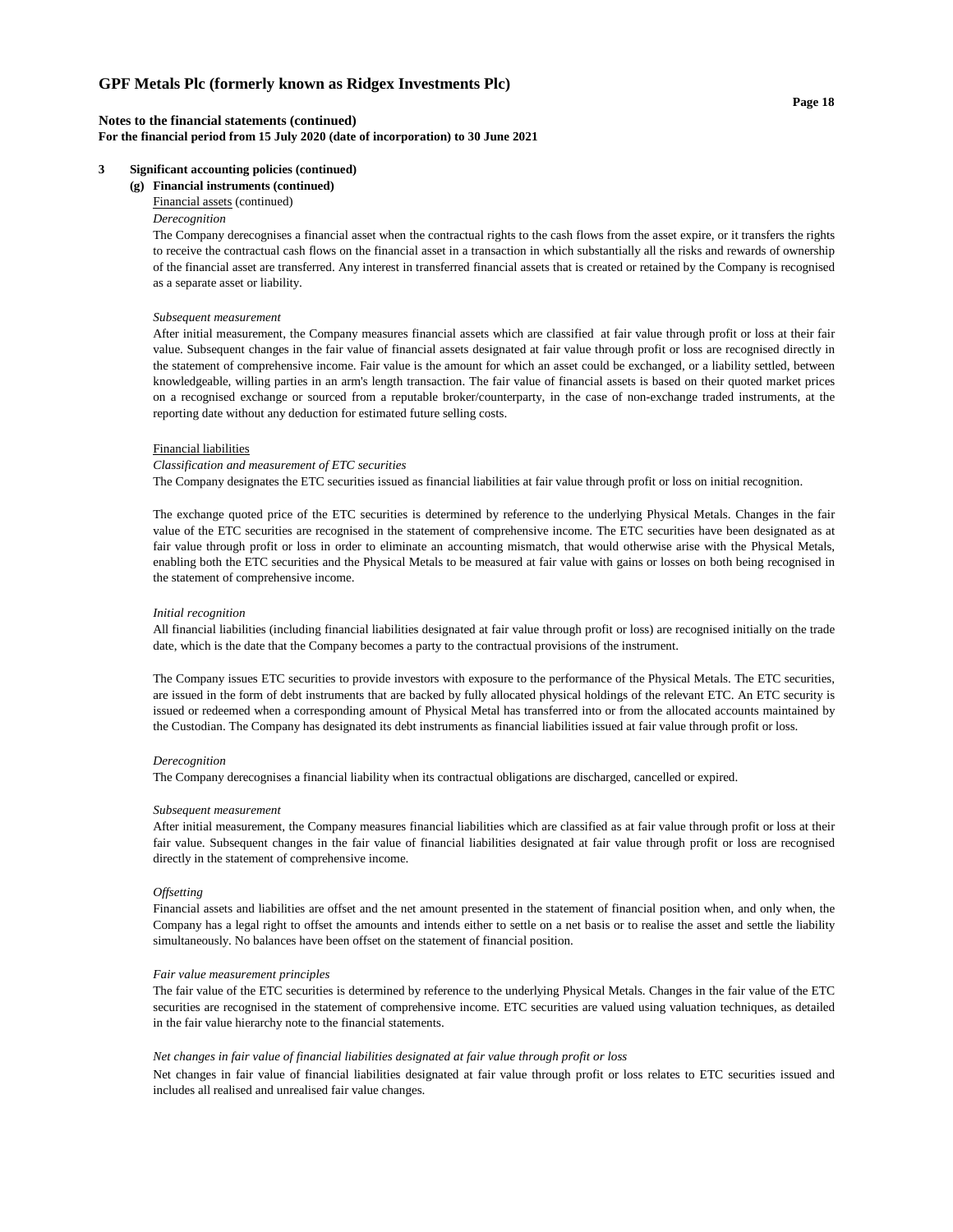#### **Notes to the financial statements (continued) For the financial period from 15 July 2020 (date of incorporation) to 30 June 2021**

#### **3 Significant accounting policies (continued)**

**(g) Financial instruments (continued)**

#### Financial liabilities (continued)

#### *Loan payable*

Under the terms of the agreement with the Metals Counterparty, the difference between the gold on the bar list and the gold in the entitlement is a loan repayable to the Metals Counterparty., and is more senior to payables to the Noteholders. The Company has fair valued its loan payable based on the price of the gold as at the financial period end.

#### **(h) Physical Metals**

The Company holds Physical Metal at least equal to the amount due to holders of ETC securities solely for the purposes of meeting its obligations. The Physical Metal is measured at fair value and changes in fair value are recognised in the statement of comprehensive income. Any costs to sell Physical Metals that arise in the course of settling the Company's obligations under the ETC securities are borne by the Arranger. The Physical Metal is recognised when the metal is received into the vault of the custodian or relevant subcustodian. The Physical Metal is derecognised when the risks and rewards of ownership have all been substantially transferred.

#### *Fair value measurement principles*

Physical Metals includes both Precious Metals (gold, silver, platinum or palladium) and Base Metals (copper or nickel) at fair value. Gold and silver are priced at the current close bid price at the end of the day using the London Bullion Market Association (LBMA) price, platinum and palladium are priced at the current close bid price at the end of the day using the London Platinum and Palladium Market (LPPM) price and copper and nickel are priced at the current close bid price at the end of the day using the London Metal Exchange (LME) price.

#### *Net changes in fair value of physical metals*

Net changes in fair value of Physical Metals relates to movement in the price of the Physical Metal and includes all realised and unrealised fair value changes.

#### **(i) Segment reporting**

An operating segment is a component of an entity that engages in business activities from which it may earn revenues and incur expenses (including revenues and expenses relating to transactions with other components of the same entity). The Company's business involves the repackaging of Physical Metals, on behalf of investors, which are bought in the market and subsequently securitised to avail of potential market opportunities and risk return asymmetries. The Company has no employees, has only one business unit, thus all administrating and operating functions are carried out and reviewed by the Administrator, Apex Fund Services (Ireland) Limited and Company secretary, Apex IFS Limited.

The split of Physical Metals at fair value and ETC securities at fair value by Series and the unit price per Series are shown in notes 9 and 12 to the financial statements.

The Company's principal activity is to invest in Physical Metals which are the revenue generating segment of the Company. The Chief Operating Decision Maker ("CODM") of the operating segment is the Board. The Company is an SPV whose principal activities are the issuance of ETC securities and investment in Physical Metals. The CODM does not consider each underlying Series of ETC securities as a separate segment, rather they look at the structure as a whole. Based on that fact, the Directors confirm that there is only one segment.

#### **(j) Foreign currency transaction**

Transactions in foreign currencies are translated to the functional currency at the dates of the transactions. Monetary assets and liabilities denominated in foreign currencies at the reporting date are retranslated to the functional currency at the exchange rate at that date. The foreign currency gain or loss on monetary items is the difference between amortised cost in the functional currency at the beginning of the financial period, adjusted for effective interest and payments during the financial period, and the amortised cost in foreign currency translated at the exchange rate at the end of the financial period.

At each reporting date, monetary items and non monetary assets and liabilities that are fair valued and are denominated in foreign currencies are translated at the rate prevailing on the statement of financial position. Gains and losses arising on retranslation of financial instruments at fair value through profit or loss are included in the statement of comprehensive income together with respective fair value gains/losses.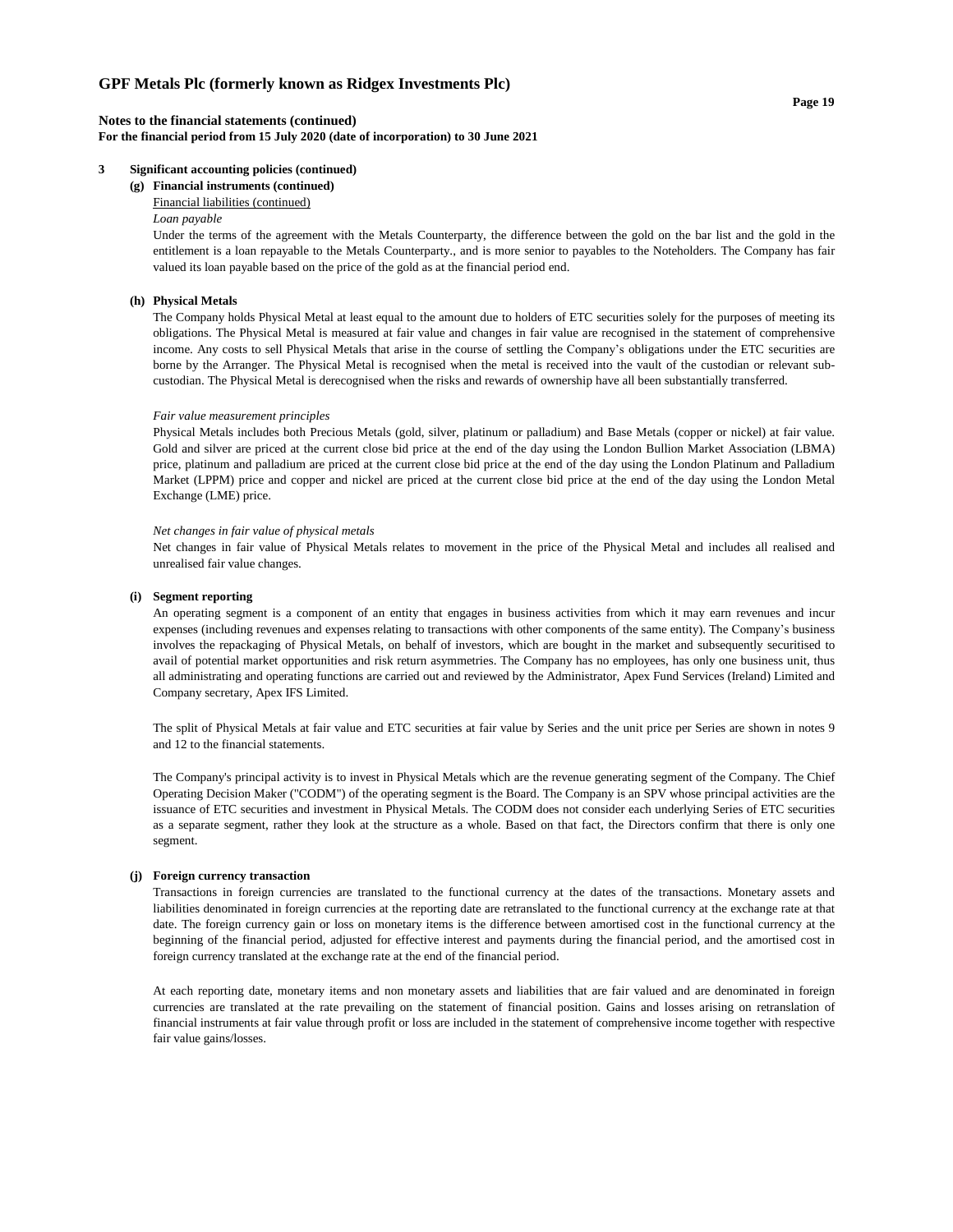#### **Page 20**

## **Notes to the financial statements (continued) For the financial period from 15 July 2020 (date of incorporation) to 30 June 2021**

| 4 | Net changes in fair value of physical metals                                                            | <b>Financial period</b> |
|---|---------------------------------------------------------------------------------------------------------|-------------------------|
|   |                                                                                                         | ended                   |
|   |                                                                                                         | 30-Jun-21               |
|   |                                                                                                         | <b>USD</b>              |
|   | Unrealised fair value movement on physical metals                                                       | (1,456,467)             |
|   |                                                                                                         | (1,456,467)             |
| 5 | Net changes in fair value of financial liabilities designated at fair value through profit or loss      | <b>Financial period</b> |
|   |                                                                                                         | ended                   |
|   |                                                                                                         | 30-Jun-21               |
|   |                                                                                                         | <b>USD</b>              |
|   | Unrealised fair value movement on financial liabilities designated at fair value through profit or loss | 1,486,910               |
|   |                                                                                                         | 1,486,910               |
| 6 | Other expenses                                                                                          | <b>Financial period</b> |
|   |                                                                                                         | ended                   |
|   |                                                                                                         | 30-Jun-21               |
|   |                                                                                                         | <b>USD</b>              |
|   | Total Expense Ratio*                                                                                    | (30, 443)               |
|   | Other expenses                                                                                          | (580)                   |
|   |                                                                                                         | (31,023)                |

\*As described in note 3(a), each Series pays an "all in one" operational fee to the Arranger, which accrues per annum equal to the Total Expense Ratio ("TER"). The Arranger agrees to pay costs and expenses of the Company in exchange for the Company agreeing to pay the Arranger the TER. The TER is applied to the Metal Entitlement on a daily basis to determine a daily deduction of an amount of metal from the Metal Entitlement. Fees and expenses payable by the Company to the Arranger will be paid out of the ETC securities by way of the sale of metal. The amount of metal to be sold is a predetermined amount based on the Metal Entitlements of the ETC securities.

| 30-Jun-21<br><b>Series name</b><br>$\frac{0}{0}$<br>0.145<br>GPF Physical Gold ETC securities<br>GPF Physical Silver ETC securities<br>0.20<br>GPF Physical Platinum ETC securities<br>0.20<br>GPF Physical Palladium ETC securities<br>0.20<br>GPF Physical Nickel ETC securities<br>0.75<br>GPF Physical Copper ETC securities<br>0.85<br><b>Statutory information</b><br><b>Financial period</b><br>ended<br>30-Jun-21<br><b>USD</b><br>Auditors' remuneration - Statutory assurance services (Euro 29,213)<br>34,716<br>Auditors' remuneration - tax compliance services<br>The auditor of the Company earned no other fees from the Company.<br>Other income<br><b>Financial period</b><br>ended<br>30-Jun-21<br><b>USD</b><br>Corporate benefit<br>1,003<br>Foreign exchange gain<br>580<br>1,583<br>Tax on ordinary activities<br><b>Financial period</b><br>ended<br>$30 - Jun-21$<br><b>USD</b><br>Profit on ordinary activities before tax - current tax<br>1,003<br>Corporation tax at 25%<br>(251)<br><b>Current tax charge</b><br>(251) |   | <b>Total Expense Ratio</b> |
|------------------------------------------------------------------------------------------------------------------------------------------------------------------------------------------------------------------------------------------------------------------------------------------------------------------------------------------------------------------------------------------------------------------------------------------------------------------------------------------------------------------------------------------------------------------------------------------------------------------------------------------------------------------------------------------------------------------------------------------------------------------------------------------------------------------------------------------------------------------------------------------------------------------------------------------------------------------------------------------------------------------------------------------------------|---|----------------------------|
|                                                                                                                                                                                                                                                                                                                                                                                                                                                                                                                                                                                                                                                                                                                                                                                                                                                                                                                                                                                                                                                      |   |                            |
|                                                                                                                                                                                                                                                                                                                                                                                                                                                                                                                                                                                                                                                                                                                                                                                                                                                                                                                                                                                                                                                      |   |                            |
|                                                                                                                                                                                                                                                                                                                                                                                                                                                                                                                                                                                                                                                                                                                                                                                                                                                                                                                                                                                                                                                      |   |                            |
|                                                                                                                                                                                                                                                                                                                                                                                                                                                                                                                                                                                                                                                                                                                                                                                                                                                                                                                                                                                                                                                      |   |                            |
|                                                                                                                                                                                                                                                                                                                                                                                                                                                                                                                                                                                                                                                                                                                                                                                                                                                                                                                                                                                                                                                      |   |                            |
|                                                                                                                                                                                                                                                                                                                                                                                                                                                                                                                                                                                                                                                                                                                                                                                                                                                                                                                                                                                                                                                      |   |                            |
|                                                                                                                                                                                                                                                                                                                                                                                                                                                                                                                                                                                                                                                                                                                                                                                                                                                                                                                                                                                                                                                      |   |                            |
|                                                                                                                                                                                                                                                                                                                                                                                                                                                                                                                                                                                                                                                                                                                                                                                                                                                                                                                                                                                                                                                      |   |                            |
|                                                                                                                                                                                                                                                                                                                                                                                                                                                                                                                                                                                                                                                                                                                                                                                                                                                                                                                                                                                                                                                      |   |                            |
|                                                                                                                                                                                                                                                                                                                                                                                                                                                                                                                                                                                                                                                                                                                                                                                                                                                                                                                                                                                                                                                      |   |                            |
|                                                                                                                                                                                                                                                                                                                                                                                                                                                                                                                                                                                                                                                                                                                                                                                                                                                                                                                                                                                                                                                      |   |                            |
|                                                                                                                                                                                                                                                                                                                                                                                                                                                                                                                                                                                                                                                                                                                                                                                                                                                                                                                                                                                                                                                      |   |                            |
|                                                                                                                                                                                                                                                                                                                                                                                                                                                                                                                                                                                                                                                                                                                                                                                                                                                                                                                                                                                                                                                      |   |                            |
|                                                                                                                                                                                                                                                                                                                                                                                                                                                                                                                                                                                                                                                                                                                                                                                                                                                                                                                                                                                                                                                      |   |                            |
|                                                                                                                                                                                                                                                                                                                                                                                                                                                                                                                                                                                                                                                                                                                                                                                                                                                                                                                                                                                                                                                      |   |                            |
|                                                                                                                                                                                                                                                                                                                                                                                                                                                                                                                                                                                                                                                                                                                                                                                                                                                                                                                                                                                                                                                      | 7 |                            |
|                                                                                                                                                                                                                                                                                                                                                                                                                                                                                                                                                                                                                                                                                                                                                                                                                                                                                                                                                                                                                                                      |   |                            |
|                                                                                                                                                                                                                                                                                                                                                                                                                                                                                                                                                                                                                                                                                                                                                                                                                                                                                                                                                                                                                                                      |   |                            |
|                                                                                                                                                                                                                                                                                                                                                                                                                                                                                                                                                                                                                                                                                                                                                                                                                                                                                                                                                                                                                                                      |   |                            |
|                                                                                                                                                                                                                                                                                                                                                                                                                                                                                                                                                                                                                                                                                                                                                                                                                                                                                                                                                                                                                                                      |   |                            |
|                                                                                                                                                                                                                                                                                                                                                                                                                                                                                                                                                                                                                                                                                                                                                                                                                                                                                                                                                                                                                                                      |   |                            |
|                                                                                                                                                                                                                                                                                                                                                                                                                                                                                                                                                                                                                                                                                                                                                                                                                                                                                                                                                                                                                                                      |   |                            |
|                                                                                                                                                                                                                                                                                                                                                                                                                                                                                                                                                                                                                                                                                                                                                                                                                                                                                                                                                                                                                                                      | 8 |                            |
|                                                                                                                                                                                                                                                                                                                                                                                                                                                                                                                                                                                                                                                                                                                                                                                                                                                                                                                                                                                                                                                      |   |                            |
|                                                                                                                                                                                                                                                                                                                                                                                                                                                                                                                                                                                                                                                                                                                                                                                                                                                                                                                                                                                                                                                      |   |                            |
|                                                                                                                                                                                                                                                                                                                                                                                                                                                                                                                                                                                                                                                                                                                                                                                                                                                                                                                                                                                                                                                      |   |                            |
|                                                                                                                                                                                                                                                                                                                                                                                                                                                                                                                                                                                                                                                                                                                                                                                                                                                                                                                                                                                                                                                      |   |                            |
|                                                                                                                                                                                                                                                                                                                                                                                                                                                                                                                                                                                                                                                                                                                                                                                                                                                                                                                                                                                                                                                      |   |                            |
|                                                                                                                                                                                                                                                                                                                                                                                                                                                                                                                                                                                                                                                                                                                                                                                                                                                                                                                                                                                                                                                      |   |                            |

The Company is taxed at 25% in accordance with section 110 under Case III of Schedule D of the Taxes Consolidation Act 1997.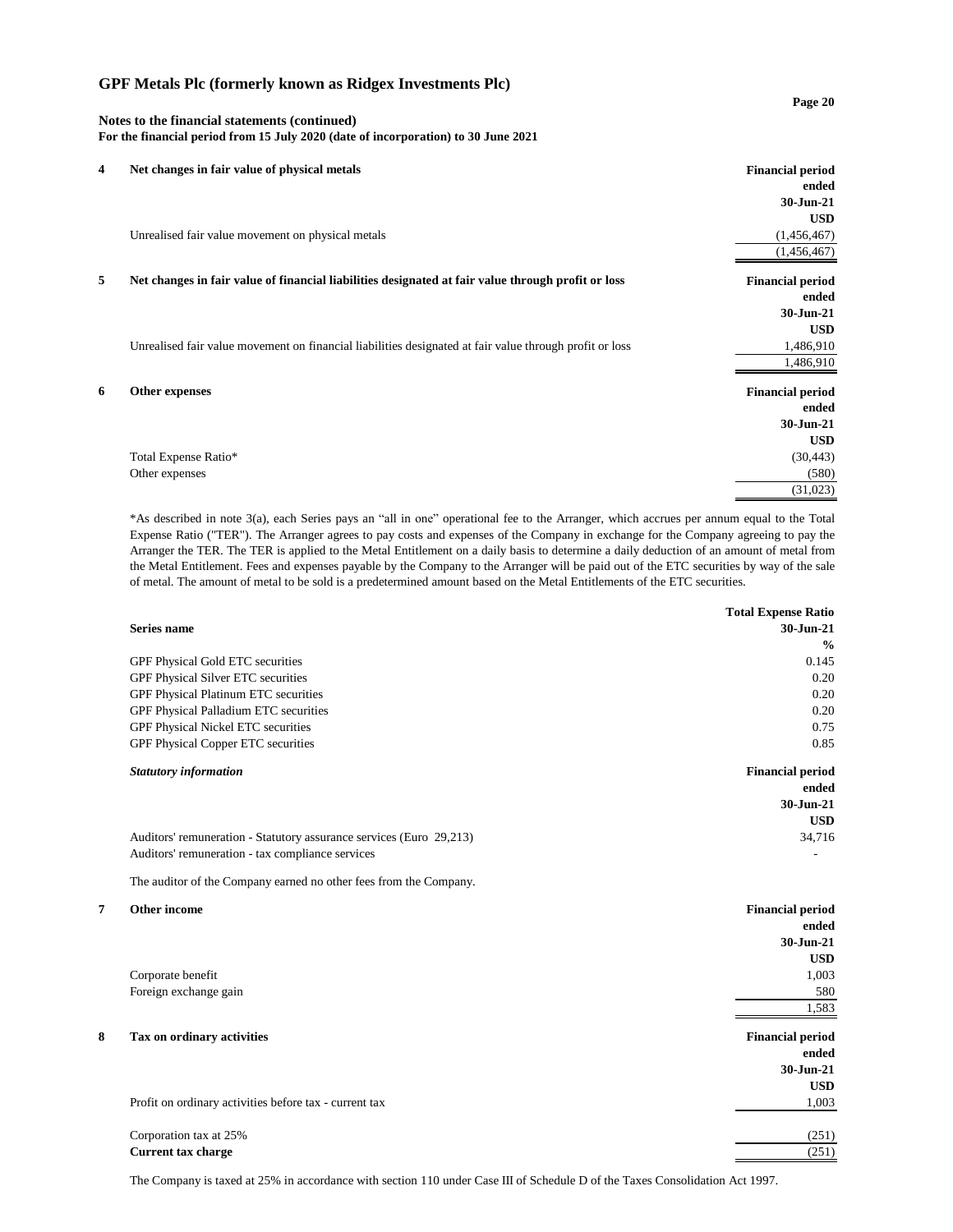### **Notes to the financial statements (continued)**

**For the financial period from 15 July 2020 (date of incorporation) to 30 June 2021**

| Q. | Physical metals at fair value<br><b>Physical Metals</b> |                           | $30 - Jun-21$<br><b>USD</b><br>47,392,859 |
|----|---------------------------------------------------------|---------------------------|-------------------------------------------|
|    |                                                         | 30-Jun-21<br><b>Units</b> | $30 - Jun-21$<br><b>USD</b>               |
|    | At the start of financial period<br>Metals Contributed* | -<br>222,105              | ۰<br>48,849,326                           |
|    | Unrealised fair value movement                          |                           | (1,456,467)                               |
|    | At end of financial period                              | 222,105                   | 47,392,859                                |

\*Contributions of Metals are in-specie.

As 30 June 2021, the Physical Metals held by the Company was as follows:

| <b>Physical metal</b>         | Unit            | <b>Units</b><br>$30$ -Jun-21 | Unit price<br>30-Jun-21 | <b>Fair Value</b><br>$30 - Jun-21$ |
|-------------------------------|-----------------|------------------------------|-------------------------|------------------------------------|
|                               |                 |                              |                         | <b>USD</b>                         |
| <b>GPF Physical Gold</b>      | Fine troy ounce | 8,490                        | 1,763.15                | 14,969,570                         |
| <b>GPF Physical Silver</b>    | Troy ounce      | 205,094                      | 25.77                   | 5,284,247                          |
| <b>GPF Physical Platinum</b>  | Troy ounce      | 4,881                        | 1,059.00                | 5,168,476                          |
| <b>GPF Physical Palladium</b> | Troy ounce      | 2,408                        | 2,707.00                | 6,518,889                          |
| <b>GPF Physical Nickel</b>    | Metric tonne    | 430                          | 18,450.00               | 7,927,817                          |
| <b>GPF Physical Copper</b>    | Metric tonne    | 802                          | 9,385.00                | 7,523,860                          |
|                               |                 | 222,105                      |                         | 47,392,859                         |

The price per unit are rounded to two decimal places and Fair value of Physical Metals is based on unrounded price per unit.

The Physical Metals are secured in favour of Apex Corporate Trustees (UK) Limited (the ''Security Trustee'') for the benefit of itself and the ETC holders. The non-cash transactions relate to physical delivery of Physical Metals against delivery of ETC securities.

The Physical Metals are held as collateral for ETC securities issued and the loan payable by the Company.

The carrying value of the assets of the Company represents their maximum exposure to the credit risk. The credit risk is eventually transferred to the ETC holders.

| 10 Cash and cash equivalents | 30-Jun-21  |
|------------------------------|------------|
|                              | <b>USD</b> |
| Cash at bank                 | 29,710     |
|                              | 29,710     |
|                              |            |

As at 30 June 2021, the cash and cash equivalents are held with The Bank of New York Mellon.

| 11 | Other receivables            | 30-Jun-21  |
|----|------------------------------|------------|
|    |                              | <b>USD</b> |
|    | Corporate benefit receivable | 1,003      |
|    |                              | 1.003      |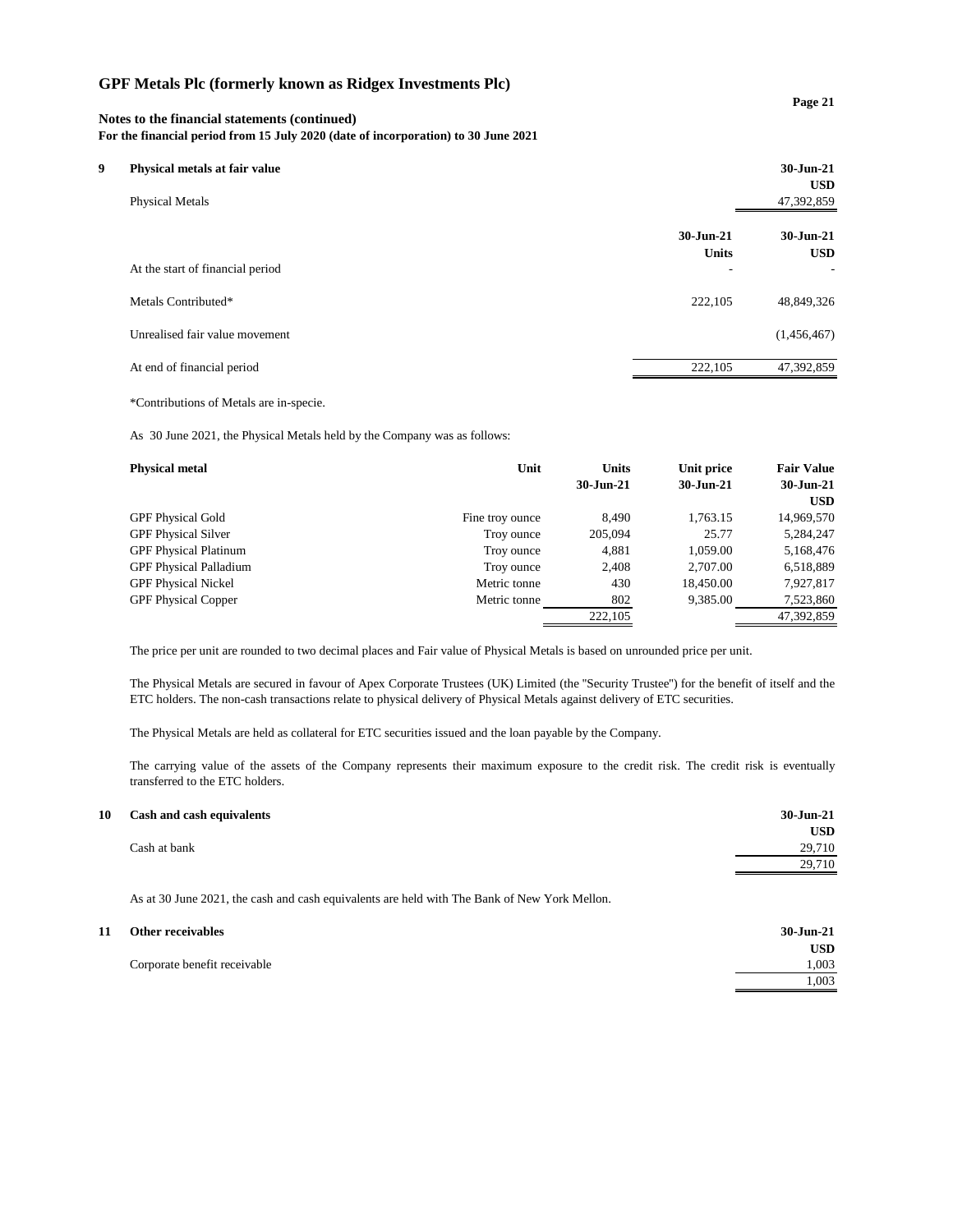| Notes to the financial statements (continued)<br>For the financial period from 15 July 2020 (date of incorporation) to 30 June 2021 |                                                                       |                                 | Page 22                 |
|-------------------------------------------------------------------------------------------------------------------------------------|-----------------------------------------------------------------------|---------------------------------|-------------------------|
| 12                                                                                                                                  | Financial liabilities designated at fair value through profit or loss |                                 | 30-Jun-21<br><b>USD</b> |
|                                                                                                                                     | ETC securities issued                                                 |                                 | 47,293,250              |
|                                                                                                                                     |                                                                       | $30 - Jun - 21$<br><b>Units</b> | 30-Jun-21<br><b>USD</b> |
|                                                                                                                                     | At the start of financial period                                      |                                 |                         |
|                                                                                                                                     | Issuances during the financial period*                                | 3,010,827                       | 48,780,160              |
|                                                                                                                                     | Unrealised fair value movement                                        |                                 | (1,486,910)             |
|                                                                                                                                     | At end of financial period                                            | 3,010,827                       | 47,293,250              |

\*ETC securities trades are carried out in-specie.

As 30 June 2021, the financial liabilities in issue were as follows:

| Series name                                  | Units outstanding<br>$30 - Jun-21$ | NAV per Unit<br>$30 - Jun-21$ | <b>Fair Value</b><br>30-Jun-21<br><b>USD</b> |
|----------------------------------------------|------------------------------------|-------------------------------|----------------------------------------------|
| <b>GPF Physical Gold ETC securities</b>      | 849,000                            | 17.62                         | 14,958,741                                   |
| <b>GPF Physical Silver ETC securities</b>    | 204,445                            | 25.74                         | 5,262,472                                    |
| GPF Physical Platinum ETC securities         | 486,400                            | 10.58                         | 5,146,036                                    |
| <b>GPF Physical Palladium ETC securities</b> | 239,600                            | 27.04                         | 6,479,752                                    |
| <b>GPF Physical Nickel ETC securities</b>    | 429.692                            | 18.44                         | 7,925,205                                    |
| GPF Physical Copper ETC securities           | 801,690                            | 9.38                          | 7,521,044                                    |
|                                              | 3,010,827                          |                               | 47,293,250                                   |

The NAV per unit are rounded to two decimal places and Fair value of financial liabilities is based on unrounded NAV per unit.

| <b>Maturity analysis</b> | 30-Jun-21  |
|--------------------------|------------|
|                          | <b>USD</b> |
| Less than 1 year         | 47,293,250 |
| 1-2 years                | -          |
| 2-5 years                | -          |
| Over 5 years             |            |
|                          | 47,293,250 |

As at 30 June 2021, all the Series in issue were listed on the London Stock Exchange, Borsa Italiana, SIX and Xetra except for GPF Physical Nickel ETC securities and GPF Physical Copper ETC securities which were listed only on the London Stock Exchange and Borsa Italiana.

**USD**

69,166

#### **13 Loan payable 30-Jun-21**

Loan payable to the Metals Counterparty 69,166

The Company holds Physical Metals in a secured allocated account in the form of bars to secured the Metal Entitlement for each ETC securities issued. As the unit of measurement of a bar is fixed, there can be differences to the requirement under the Metal Entitlement. To fund the purchase of this difference, the Company has entered into an interest-free loan agreement with the Metals Counterparty. This loan is payable in the form of Physical Metal, and at 30 June 2021 is priced at the current close bid price at the end of the day using the LBMA gold/silver price, LPPM price or LME copper/nickel price. In the event of wind-up of the Company, the repayment of this loan will be made prior to the repayment of the holders of ETC securities.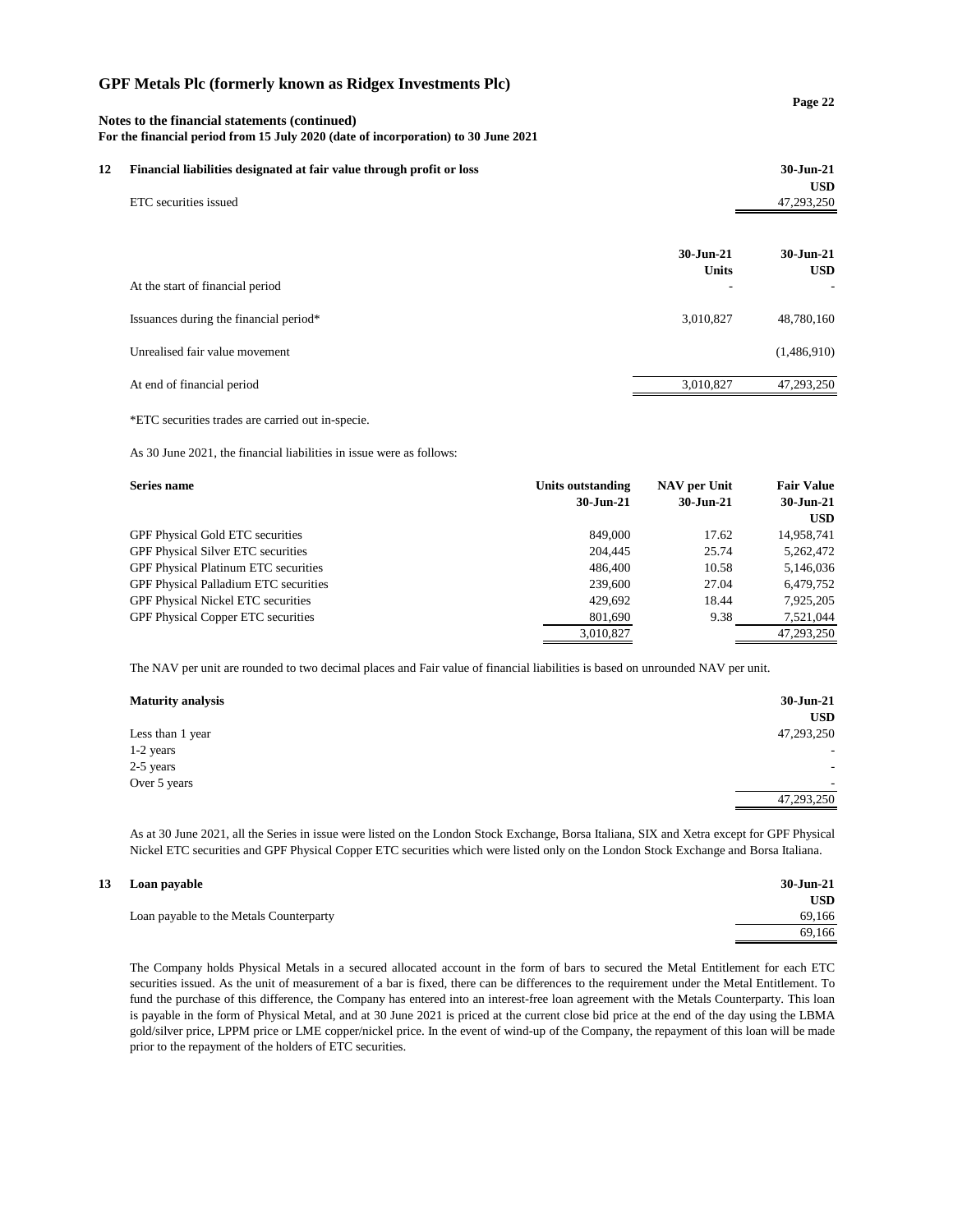#### **Notes to the financial statements (continued)**

**For the financial period from 15 July 2020 (date of incorporation) to 30 June 2021**

| 14<br>Other payables    | 30-Jun-21  |
|-------------------------|------------|
|                         | <b>USD</b> |
| Accrued fee payable*    | 30,443     |
| Deferred income         | 580        |
| Corporation tax payable | 251        |
|                         | 31,274     |

\*The accrued fee payable relate to the total expense ratio payable to the Arranger.

| 15<br>Called up share capital<br>Authorised:<br>25,000 ordinary shares of EUR 1 each | $30$ -Jun-21<br><b>EUR</b><br>25,000 |
|--------------------------------------------------------------------------------------|--------------------------------------|
| Issued and fully paid                                                                | <b>EUR</b>                           |
| 25,000 ordinary shares of EUR 1 each                                                 | 25,000                               |
| Presented as follows:                                                                | <b>USD</b>                           |
| Called up share capital presented as equity                                          | 29,130                               |

#### **16 Ownership of Company**

The sole shareholder of the Company is Apex TSI Limited holding 25,000 shares of the Company. All shares are held in trust for charity under the terms of declaration of trust.

The Share Trustee has appointed the Directors to run the day to day activities of the Company. The Directors have considered the issue as to who is the ultimate controlling party. It has been determined that the control of the day to day activities of the Company rests with the Directors.

#### **17 Related party transactions**

#### *Transactions with Administrator*

The Administrator provides corporate administration services to the Company, including making available individuals to act as directors of the Company. The directors of the Company are employees of the Administrator and it is therefore considered as a related party of the Company .

The Company incurred an amount of USD 65,158 for the financial period ended 30 June 2021 relating to administration services provided by Apex IFS Limited.

#### *Transactions with Arranger*

Global Palladium Fund, L.P., being the Arranger of the Company, is considered as a key related party to the Company as it has a key contract with the Company and is responsible for the reimbursement of the operational costs of the Company. The Arranger paid the Company USD 500 annually in respect of each Series of ETC securities issued under the Programme and this has been recognised in the financial statements as the Corporate Benefit for the financial period. All of this was receivable as at 30 June 2021. During the period ended 30 June 2021, the total expense ratio amounted to USD 30,443 which is still payable as at the period end. In return for this, the Arranger pays all operating expenses as described in note 3(a) and 6 to the financial statements.

#### *Transactions with the Metals Counterparty*

Global Palladium Fund, L.P., being the Arranger of the Company, also acts as the Metals Counterparty for the Company. The loan payable to the Metals Counterparty is disclosed in note 13 to the financial statements. As at 30 June 2021, the loan payable to the Metals Counterparty amounted to USD 69,166.

The Directors are of the view that there are no other related party transactions requiring disclosures. The Directors received no remuneration from the Company in the financial period ended 30 June 2021.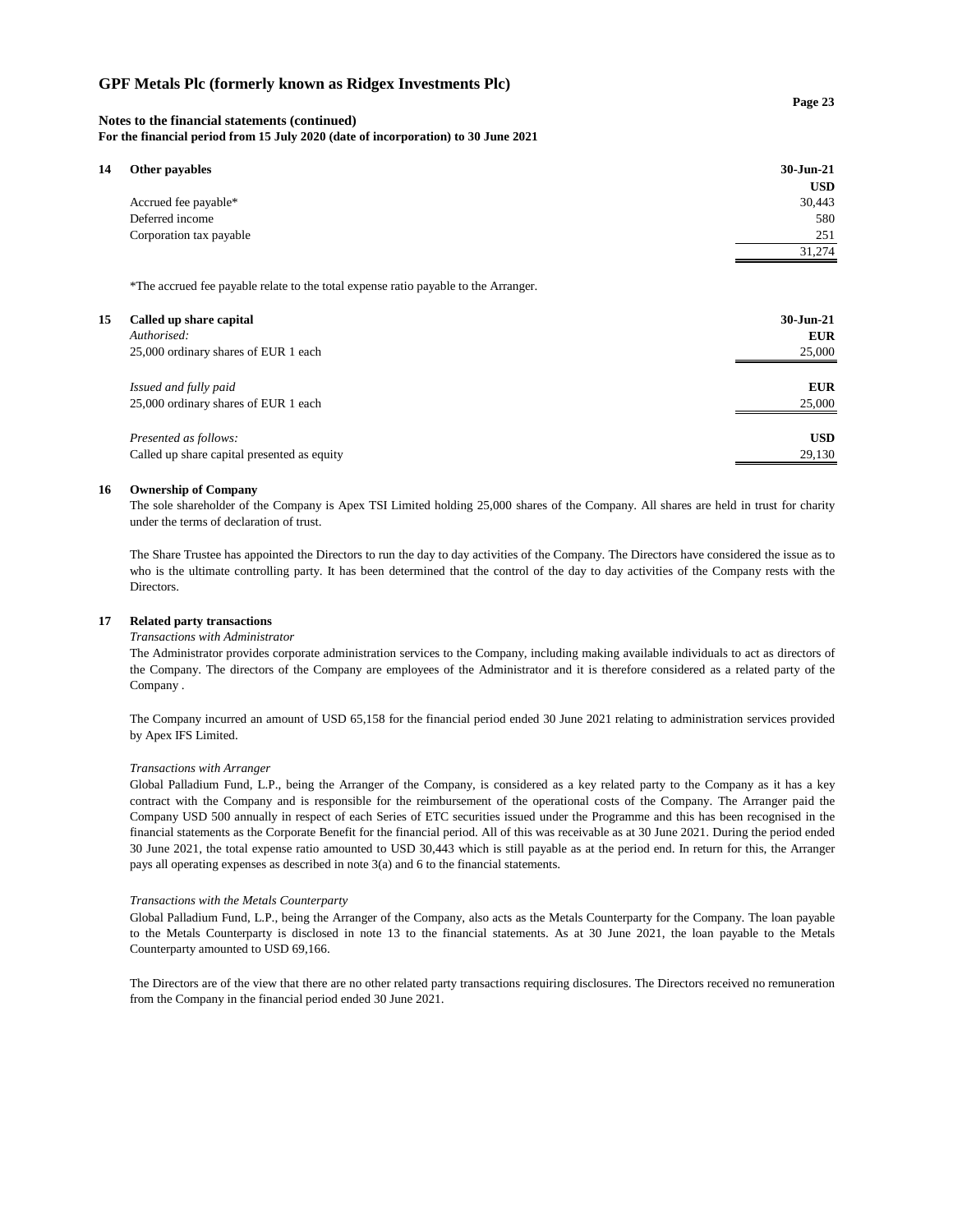#### **Notes to the financial statements (continued) For the financial period from 15 July 2020 (date of incorporation) to 30 June 2021**

#### **18 Financial risk management**

*Risk management framework*

The Company has exposure to the following risks from its use of financial instruments:

- (a) Credit risk;
- (b) Market risk; and
- (c) Liquidity risk.

This note presents information about the Company's exposure to each of the above risks, the Company's objectives, policies and processes for measuring and managing risk and the Company's management of capital.

#### **(a) Credit risk**

Credit/Counterparty risk refers to the risk that the Custodian will default on its contractual obligations resulting in the Company being unable to make payment of amounts due to the ETC holders. Accordingly, the Company and the ETC holders are exposed to the creditworthiness of the Custodian. However, given the limited recourse nature of the ETC Securities, circumstances where the Metal is lost or stolen in custody and/or the records of the Custodian are inconsistent, which could result in the Company not being able to satisfy its obligations in respect of the Metal Securities will ultimately result in a loss to ETC holders. Therefore, Credit risks are ultimately born by the ETC holders.

The Company's exposure to credit risk and credit ratings are continuously monitored by the Directors and the Arranger, through the credit ratings assigned by well-known credit rating agencies.

Cash balances are held with The Bank of New York Mellon which has the following ratings:

|                   | <b>Short term</b> |
|-------------------|-------------------|
|                   | 30-Jun-21         |
| Standard & Poor's | $A-1+$            |
| Moody's           | $P-1$             |
| Fitch             | $F1+$             |
|                   |                   |

#### *Concentration risk*

At the reporting date, the Company's physical metals were concentrated in the following asset types and geographical locations:

| By investment strategy                | $30 - \frac{1}{2}$ |
|---------------------------------------|--------------------|
| Physical metals                       | Fair value %       |
| <b>GPF Physical Gold</b>              | 32                 |
| <b>GPF Physical Silver</b>            | 11                 |
| <b>GPF Physical Platinum</b>          | 11                 |
| <b>GPF Physical Palladium</b>         | 14                 |
| <b>GPF Physical Nickel</b>            | 17                 |
| <b>GPF Physical Copper</b>            | 15                 |
|                                       | 100                |
| By geographical location              | $30 - Jun-21$      |
| Physical metals                       | Fair value %       |
| United Kingdom (London) / Switzerland | 67                 |
| Netherlands (Rotterdam)               | 33                 |
|                                       | 100                |

#### **(b) Market risk**

Market risk is the risk that changes in market prices of the Physical Metals will affect the Company's income or the value of its holdings of financial instruments. The ETC holders are exposed to the market risk of the assets portfolio. Market risk embodies the potential for both gains and losses and price risk.

• *Interest rate risk*

Interest rate risk is the risk that the fair value of the ETC securities will fluctuate because of changes in market interest rates. Changes in exchange rates and interest rates may have a positive or negative impact on the price, demand, production costs, direct investment costs of Physical Metals and the returns from investments in Physical Metals are therefore influenced by and may be correlated to these factors. The Company has deemed the effect of these valuation fluctuations insignificant. As a result, the Company is not subject to significant interest rate risk.

#### • *Currency risk*

Currency risk is the risk that the fair value or future cash flows of a financial instrument will fluctuate because of changes in foreign exchange rates.

As at 30 June 2021, the Company's exposure to currency risk is not significant and limited to share capital issued of EUR 25,000 (USD 29,130) and cash and cash equivalents with The Bank of New York Mellon of EUR 25,000 (USD 29,710). All other financial assets and financial liabilities are denominated in USD.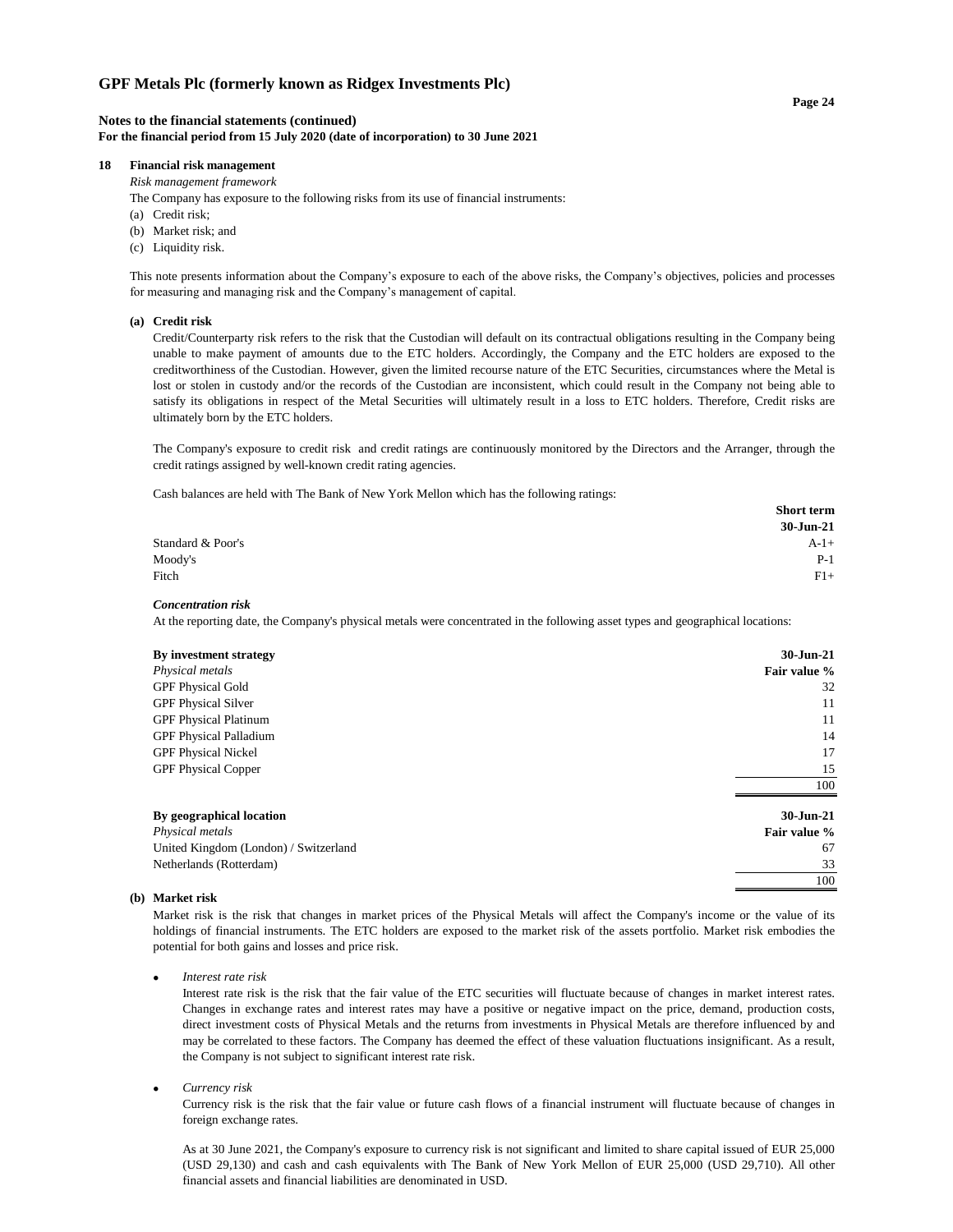#### **Notes to the financial statements (continued) For the financial period from 15 July 2020 (date of incorporation) to 30 June 2021**

#### **18 Financial risk management (continued)**

## **(b) Market risk (continued)**

• *Price risk*

Price risk is the risk that the fair value of Physical Metals or ETC securities will fluctuate because of changes in market prices whether those changes are caused by factors specific to the Physical Metals, the individual ETC securities or its issuer, or factors affecting similar assets or ETC securities traded in the market. Local, regional or global events such as war, acts of terrorism, the spread of infectious illness or other public health issue, recessions, or other events could have a significant impact on the Company and market prices of its investments.

The Company does not consider market risk to be a significant risk to the Company as any fluctuation in the value of the Physical Metals are ultimately borne by the ETC holders of the relevant securities. Nonetheless, the price risk is managed by constant monitoring of the market prices of the financial instruments.

#### **(c) Liquidity risk**

Liquidity risk is the risk that the Company will not be able to meet its obligations as they fall due. The Company does not have a significant exposure to liquidity risk due to the buy-back of ETC securities being settled in transfers of Physical Metal except in certain limited circumstances. The additions and disposals of Physical Metals are primarily non-cash transactions of the Company as they are carried out in-specie, excluding the disposal of Physical Metals in relation to the payment of the Total Expense Ratio. ETC securities can be issued and redeemed daily, therefore this is the earliest maturity date for the purpose of the maturity analysis.

#### **(d) Fair values**

The Company's financial assets and financial liabilities issued are carried at fair value on the statement of financial position. Usually the fair value of the financial instruments can be reliably determined within a reasonable range of estimates. The carrying amounts of all the Company's financial assets and financial liabilities at the reporting date approximated their fair values.

The Company's financial Instruments carried at fair value are analysed below by valuation method. The different levels have been defined as follows:

- Level 1: Quoted prices (unadjusted) in active markets for identical assets or liabilities;
- Level 2: Inputs other than quoted prices included within Level 1that are observable for the asset or liability, either directly (i.e. as prices) or indirectly (i.e. derived from prices); and
- Level 3: inputs for the asset or liability that are not based on observable market data (unobservable inputs).

Although the directors believe that their estimates of fair value are appropriate, the use of different methodologies or assumptions could lead to different measurements of fair value as fair value estimates are made at a specific point in time, based on market conditions and information about the financial instrument. These estimates are subjective in nature and involve uncertainties and matters of significant judgement e.g. interest rates, volatility, credit spreads, probability of defaults, estimates cashflows etc and therefore, cannot be determined with precision.

For recognised fair values measured using significant unobservable inputs, changing one or more assumptions used to reasonably possible alternative assumptions would not have any effect on the profit or loss or on equity as any change in fair value of the financial assets will be borne by the ETC holders due to the limited recourse nature of the ETC securities issued by the Company.

The valuation inputs for the physical metals and the loan payable are based on quoted market prices in active markets (as published by the LBMA, LPPM and LME) and therefore, the Physical Metals and the loan payable are classified as Level 1 in the fair value hierarchy.

ETC securities issued by the Company are classified within level 2. The fair value of the ETC securities issued is determined by reference to the exchange quoted value of the underlying Physical Metals and adjusted for the Total Expense Ratio payable to the Arranger. This valuation technique represents the price of the ETC securities at which Authorised Participants subscribe and request buy-backs of ETC securities directly with the Company. There are no significant unobservable inputs to this valuation technique.

During the period ended 30 June 2021, there has been no transfer between the levels in the hierarchy.

#### **19 Capital management**

The Company view the share capital as its capital. The primary objective of the Company's capital management is to maintain shareholder value. The Company manages its capital structure and makes adjustments in light of changes in economic conditions. In order to achieve this overall objective, the Company's capital management, amongst other things, aims to ensure that it meets financial covenants attached to debt securities (i.e. the ETC securities). Share capital of EUR 25,000 was issued in line with Irish Company Law and is not used for financing the investment activities of the Company. The Company is not subject to any other externally imposed capital requirements.